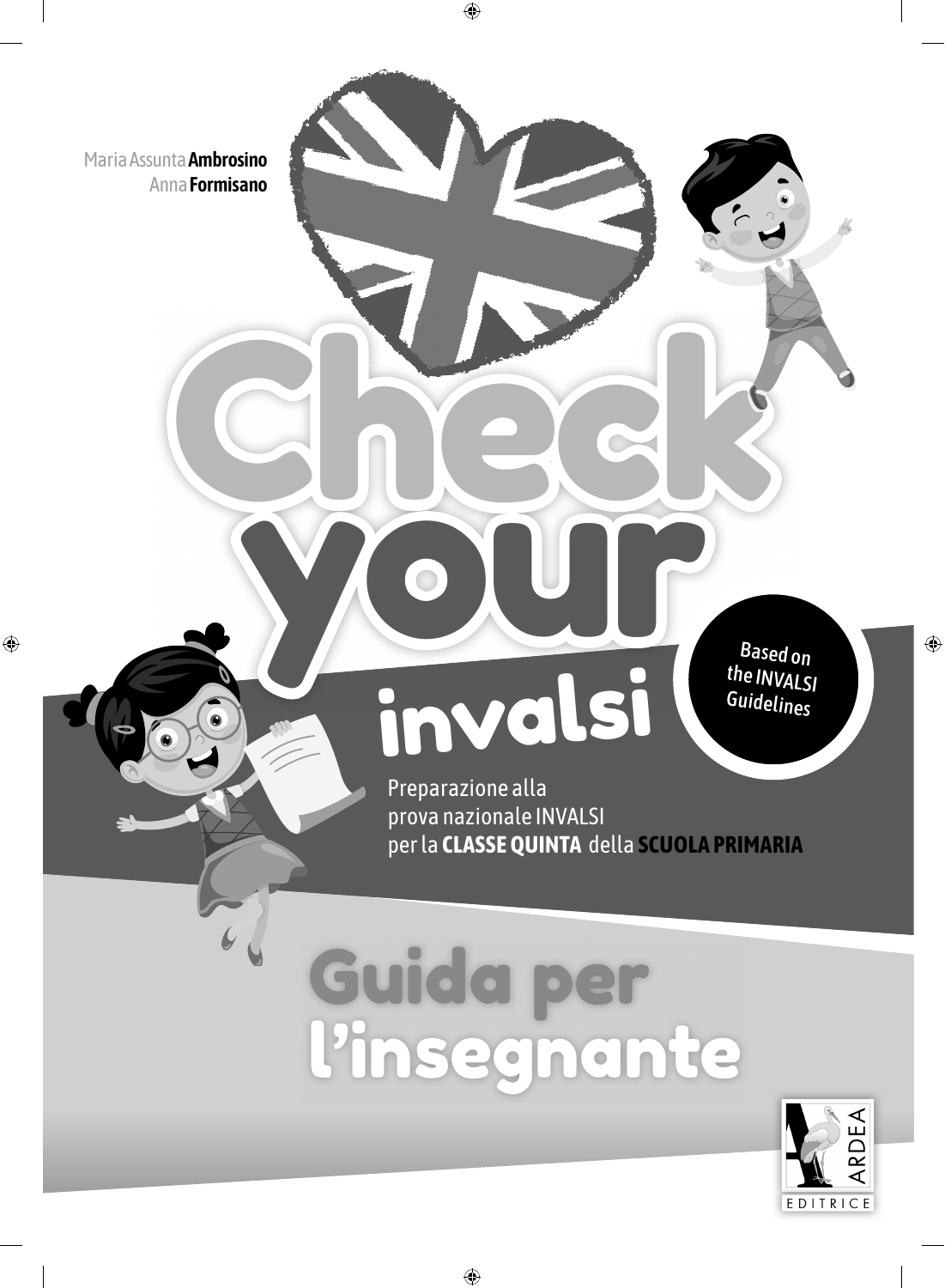## READING

# Reading 1 • The Chocolate Factory

 $\bigoplus$ 

- 1. Multiple choice questions **1** D **2** D **3** D **4** A
- 2. Short answer questions
- **1** Willy Wonka / Mr. Wonka
- **2** A golden ticket / A ticket
- **3** Five children
- **4** He wins the factory
- **5** He likes watching TV / Watching TV
- **6** Charlie Bucket / Charlie
- 3. True/False/Not given
- **1)** Mr. Wonka wants to give the factory to the best contestant **TRUE 2)** Mr. Wonka is very rich **NOT GIVEN 3)** Augustus Gloop eats the ticket **FALSE 4)** Violet becomes purple **NOT GIVEN 5)** Charlie wins five chocolate bars **FALSE**

4. Multiple matching

| 1 <sup>C</sup> |     | 3B  | 5 D |
|----------------|-----|-----|-----|
|                | 2 E | 4 F | 6 G |

# Reading 2 • This is Patty

1. Multiple choice questions

#### **1** D **2** C **3** C **4** A

- 2. Short answer questions
- **1** She's English / English / Patty is English
- **2** She's eleven / Eleven / 11 / Eleven years old / 11 years old
- **3** She loves reading / Reading
- **4** She loves fantasy books / Fantasy books
- **5** She wears a uniform / A uniform
- **6** It's history / History

#### PART ONE

⊕

| 3. True/False/Not given<br>1) Patty lives in Cambridge<br><b>TRUE</b><br>2) She lives in a small flat<br><b>FALSE</b><br>3) She wears a pair of glasses<br><b>NOT GIVEN</b><br>4) She likes swimming<br><b>NOT GIVEN</b><br>5) She wears a pair of jeans at school FALSE |
|--------------------------------------------------------------------------------------------------------------------------------------------------------------------------------------------------------------------------------------------------------------------------|
| 4. Multiple matching                                                                                                                                                                                                                                                     |
| 1 C<br>3 A<br>5 G<br>6 F<br>2B<br>4 $\Box$                                                                                                                                                                                                                               |
| <b>Reading 3 • Declan's busy day</b>                                                                                                                                                                                                                                     |
| 1. Multiple choice questions                                                                                                                                                                                                                                             |
| 2A<br>3A<br>4 C<br>1 $\overline{B}$                                                                                                                                                                                                                                      |
| 2. Short answer questions                                                                                                                                                                                                                                                |
| He's 15 / 15 / / 15 years old / He's fifteen / Fi-<br>1.                                                                                                                                                                                                                 |
| fteen / Fifteen years old                                                                                                                                                                                                                                                |
| Yes / Yes, he does<br>2<br>3 His father                                                                                                                                                                                                                                  |
| 4 On the sofa                                                                                                                                                                                                                                                            |
| Because he's tired<br>5<br>Before dinner / In his free time<br>6                                                                                                                                                                                                         |
| <b>3.</b> True/False/Not given                                                                                                                                                                                                                                           |
| 1) Declan always wakes up at 7 o'clock TRUE<br>2) He doesn't have breakfast<br><b>FALSE</b><br><b>NOT GIVEN</b><br>3) He loves bread<br>4) He loves playing Blasters of the Universe<br>TRUE                                                                             |
| <b>NOT GIVEN</b><br>5) He goes to bed very late                                                                                                                                                                                                                          |
| <b>4.</b> Multiple matching                                                                                                                                                                                                                                              |
| - C<br>3 G<br>5 D<br>1.<br>4 F<br>2<br>A<br>6<br>- B                                                                                                                                                                                                                     |

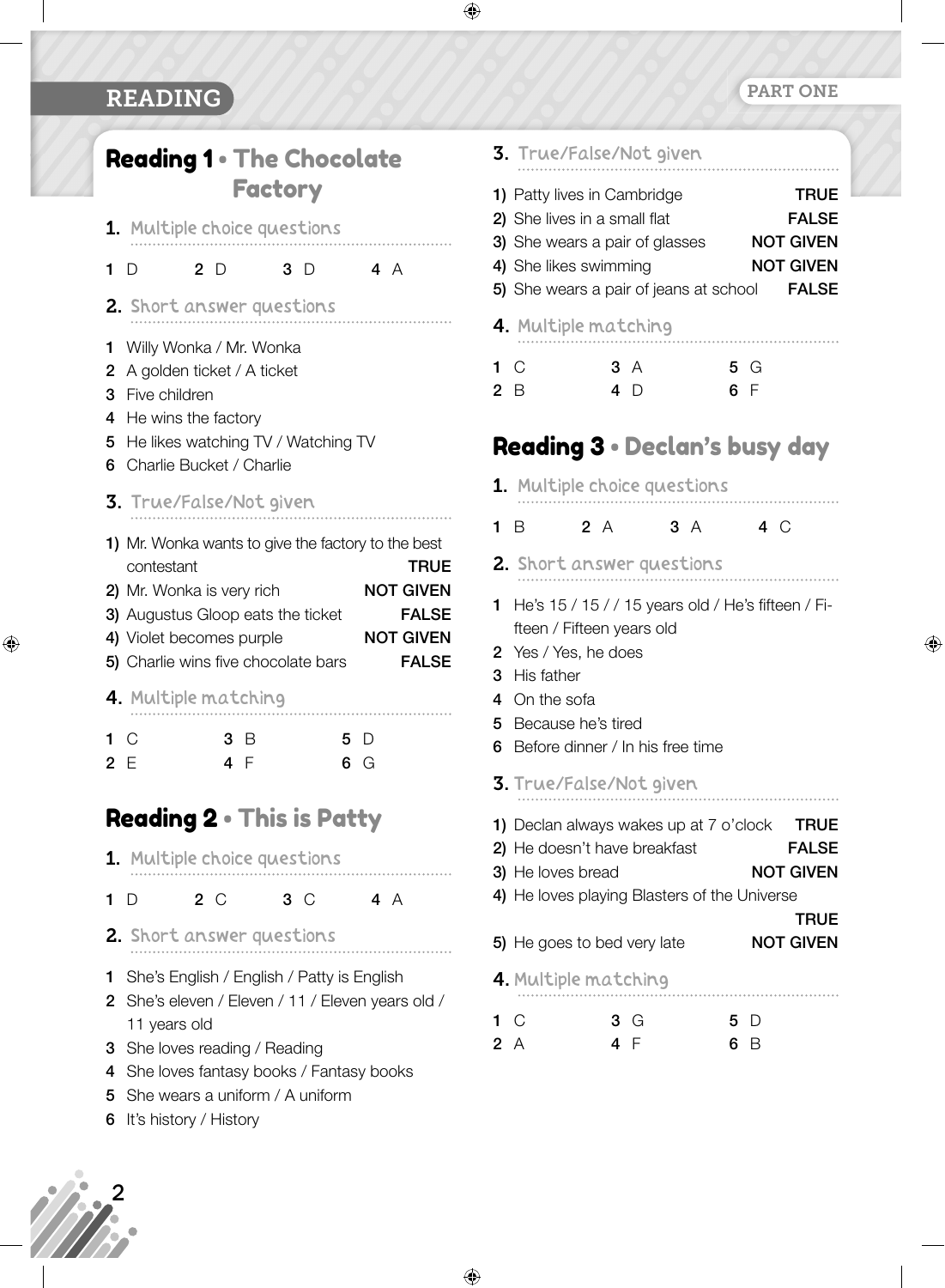#### READING PART ONE

# Reading 4 • The Roberts family

1. Multiple choice questions

**1** B **2** C **3** C **4** C

- 2. Short answer questions
- **1** He's a musician / Musician
- **2** She teaches French / French
- **3** They're ten / Ten / Ten years old / They're 10 / 10 / 10 years old
- **4** They often play basketball / They play basketball / Basketball
- **5** He likes watching TV / Watching TV
- **6** He watches documentaries / Documentaries
- 3. True/False/Not given

⊕

| 1) Jack lives near London           | <b>TRUE</b>      |
|-------------------------------------|------------------|
| 2) Jack lives with his family       | <b>TRUE</b>      |
| 3) Jack's mother works in a primary |                  |
| school                              | <b>NOT GIVEN</b> |
| 4) Jack's brother plays the guitar  | <b>NOT GIVEN</b> |
| 5) Jack doesn't love animals        | <b>FALSE</b>     |
| 4. Multiple matching                |                  |

| 1 G | 3 E | 5 C |
|-----|-----|-----|
| 2D  | 4 B | 6 F |

## Reading 5 • Alice and her family

|            | 1. Multiple choice questions |     |     |
|------------|------------------------------|-----|-----|
|            |                              |     |     |
| $1\quad D$ | 2 A                          | 3 D | 4 D |

- 2. Short answer questions
- **1)** She's from Vancouver / Vancouver
- **2)** She's married to Juan / Juan / To Juan
- **3)** It's Paolo / Paolo / His name is Paolo
- **4)** She's Alice's mother / Alice's mother
- **5)** They love sports / Sports
- **6)** Because she's lazy

## 3. True/False/Not given

 $\bigoplus$ 

- **1)** Alice doesn't live in Italy **TRUE 2)** Her sister hates sports **NOT GIVEN 3)** Aunt Gina is thirty-two **FALSE 4)** Alice's father is a doctor **FALSE 5)** Gina and Juan have two daughters **NOT GIVEN** 4. Multiple matching
- **1** D **2** G **3** E **4** F **5** B **6** C

# Reading 6 • Tom's birthday party

- 1. Multiple choice questions
- **1** C **2** C **3** D **4** C
- 2. Short answer questions
- **1)** They eat some sandwiches / Some sandwiches / Sandwiches
- **2)** The books
- **3)** It's red / Red
- **4)** There's a skateboard / A skateboard / A red skateboard / A faboulous skateboard / A fabolous red skateboard
- **5)** There are ten candles / Ten / Ten candles
- **6)** They go back home
- 3. True/False/Not given
- **1)** Tom's friends wear costumes and fairy dresses **TRUE**
- **2)** Tom is wearing a Spiderman clothe **FALSE**
- **3)** Tom eats tuna sandwiches **NOT GIVEN**
- **4)** For his birthday Tom has a red toy car **FALSE**
- **5)** His Mum makes a chocolate cake for Tom's birthday **NOT GIVEN**
- 4. Multiple matching
- 1  $G$ **2** D **3** B **4** A **5** F **6** E



⊕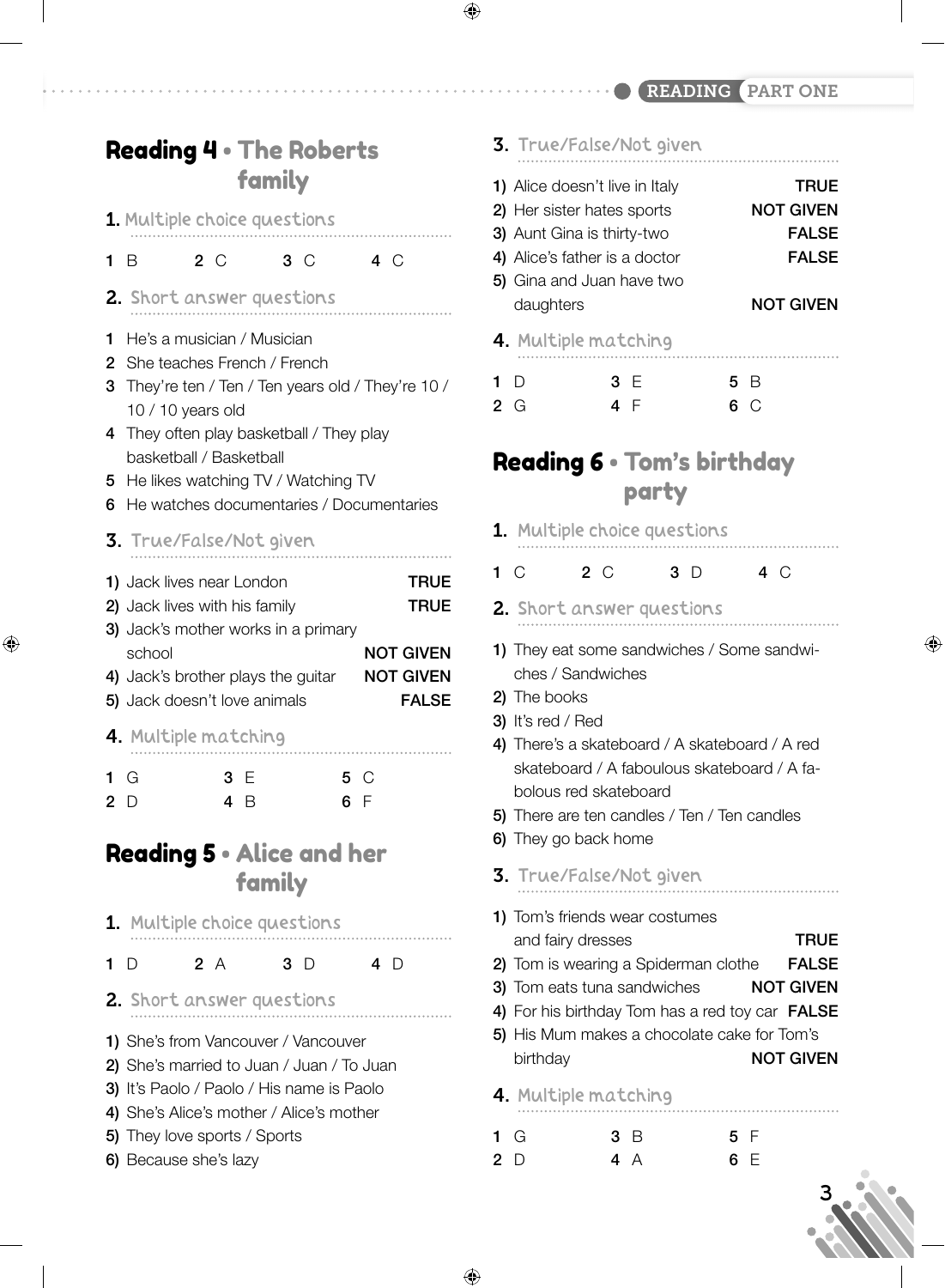$\bigoplus$ 

#### READING

## Reading 7 • London Eye

- 1. Multiple choice questions
- **1** B **2** C **3** A **4** A
- 2. Short answer questions
- **1)** On the South Bank / Near the river Thames
- **2)** Seven years / Seven / 7
- **3)** £ 21.50 / 21.50 pounds / Twenty-one fifty pounds
- **4)** On 9 March 2000
- **5)** About 3 million visitors / About 3 million / About three million visitors / About three million
- **6)** 25 people / 25 / Twenty-five people / Twenty-five
- 3. True/False/Not given

| 1) The wheel is very popular            | <b>TRUE</b>      |
|-----------------------------------------|------------------|
| 2) You can see very distant things from |                  |
| the top of the wheel                    | <b>TRUE</b>      |
| 3) Each capsule has a weight of 10 tons | <b>TRUE</b>      |
| 4) For superstitious reasons there      |                  |
| is no capsule 13                        | <b>NOT GIVEN</b> |
| 5) The wheel never stops                | <b>NOT GIVEN</b> |
| 4. Multiple matching                    |                  |
|                                         |                  |

|    | 1 G | 3 E |     | 5 C |  |
|----|-----|-----|-----|-----|--|
| 2A |     |     | 4 B | 6 F |  |

## Reading 8 • Welcome to Sea World!

- 1. Multiple choice questions
- **1** A **2** D **3** C **4** C
- 2. Short answer questions
- **1)** He's a dolphin / A dolphin
- **2)** He's five / Five / Five years old / He's 5 / 5 / 5 years old
- **3)** Intelligent and social
- **4)** He likes jumping / Jumping / He like to jump

 $\bigoplus$ 

- **5)** He eats small fish / Small fish / Fish
- **6)** They play / Play
- 3. True/False/Not given
- **1)** Flipper is the big attraction of the park. **TRUE**
- **2)** Flipper looks intelligent. **TRUE**
- **3)** All children hate Flipper. **FALSE**
- **4)** Flipper usually plays in a show. **NOT GIVEN**
- **5)** Flipper lives with his mother and father. **NOT GIVEN**
- 4. Multiple matching
- **1** A **2** B **3** C **4** D **5** E **6** F

# Reading 9 · The playground

|        | <b>1.</b> Multiple choice questions                                                                                                                                                                  |           |                                             |
|--------|------------------------------------------------------------------------------------------------------------------------------------------------------------------------------------------------------|-----------|---------------------------------------------|
|        | $2\degree$ C<br>$1 \text{ A}$                                                                                                                                                                        | $3^\circ$ | 4 C                                         |
|        | 2. Short answer questions                                                                                                                                                                            |           |                                             |
|        | 1) His bike $/$ A bike<br>2) In the park<br>3) He meets his friends / His friends<br>4) The person who counts<br>5) The other players<br>6) He's the next "It"                                       |           |                                             |
|        | <b>3.</b> True/False/Not given                                                                                                                                                                       |           |                                             |
|        | 1) Patrick is always alone at the park.<br>2) One of the players counts with his eyes<br>shut.<br>3) You can't play hide and seek<br>in the park.<br>4) Patrick's friends are schoolmates. NOT GIVEN |           | <b>FALSE</b><br><b>TRUE</b><br><b>FALSE</b> |
|        | 5) The park has a big swimming<br>pool.                                                                                                                                                              |           | <b>NOT GIVEN</b>                            |
|        | <b>4.</b> Multiple matching                                                                                                                                                                          |           |                                             |
| 1<br>3 | G<br>4<br>D<br>2A<br>5 B<br>6<br>E<br>C                                                                                                                                                              |           |                                             |

⊕

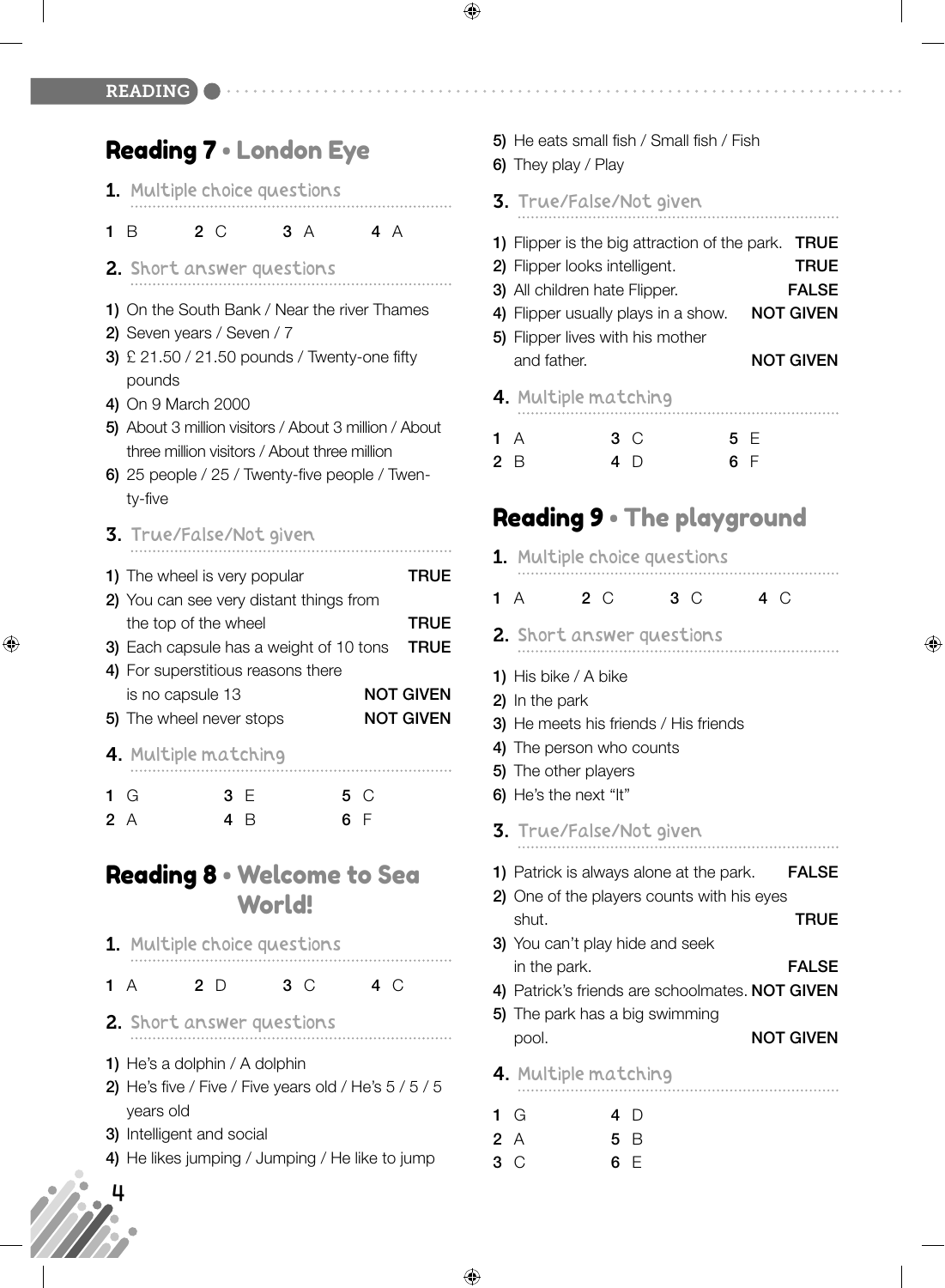#### READING PART ONE

# Reading 10 • The Sherwood Forest Country Park and the legend of Robin Hood

1 Multiple choice questions

#### **1** B **2** A **3** C **4** D

- 2. Short answer questions
- **1)** The Major Oak / Major Oak
- **2)** He had an arrow / An arrow
- **3)** He wore green clothes / Green clothes
- **4)** It was green / Green

 $\bigoplus$ 

**5)** He took money / Money

 $\bigoplus$ 

- **6)** He was his enemy / His enemy / Robin's enemy
- 3. True/False/Not given
- **1)** It has England's tree of the year 2014. **TRUE**
- **2)** Robin Hood didn't live there. **FALSE**
- **3)** Robin Hood loved drinking beer. **NOT GIVEN**
- **4)** Robin Hood lived alone. **FALSE**
- **5)** Robin Hood helped poor people. **TRUE**
- 4. Multiple matching

| $1\quad D$ |     | 3G | 5 E |  |
|------------|-----|----|-----|--|
| 2 C        | 4 F |    | 6 B |  |

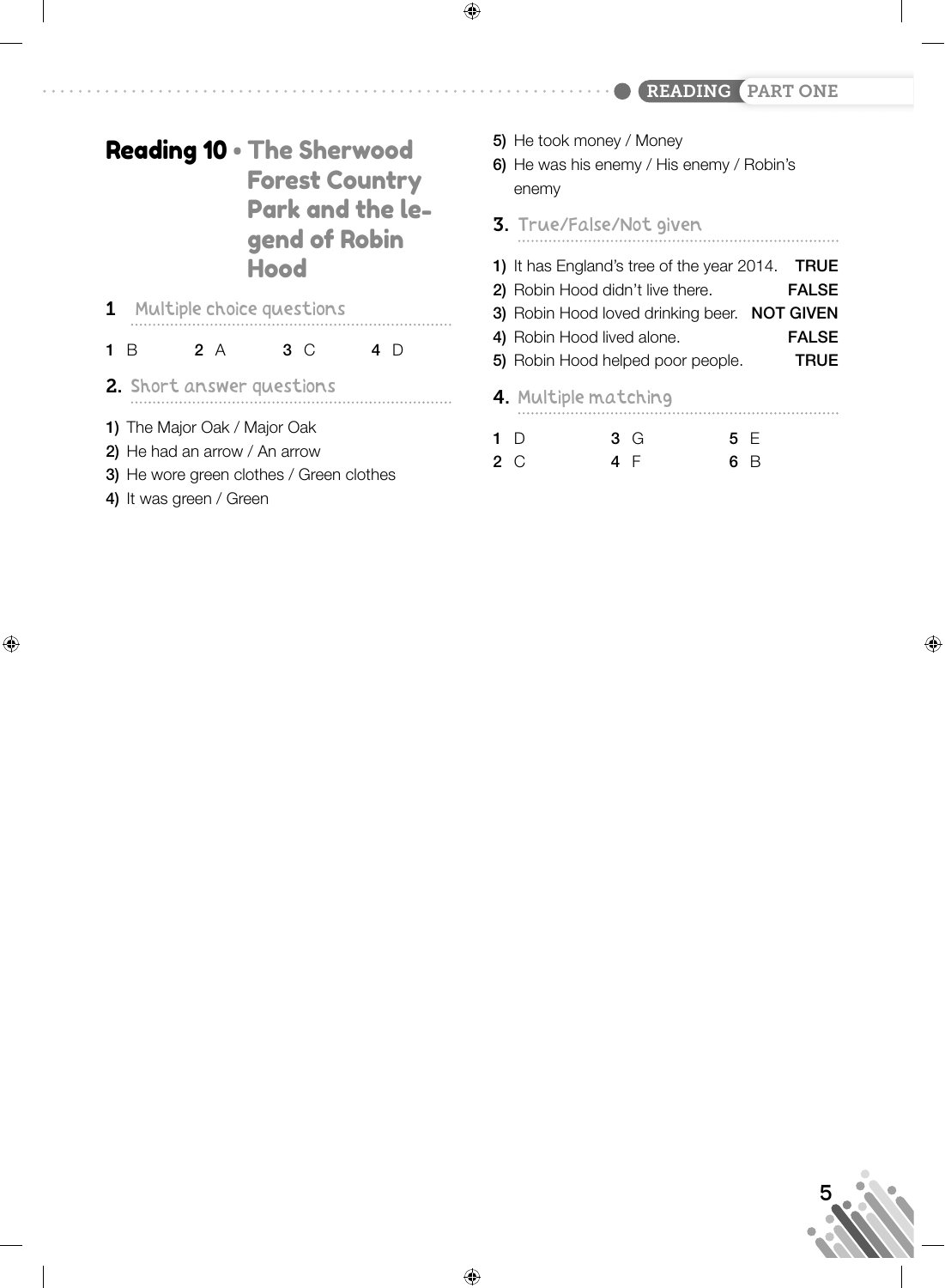. . . . . . . . .

⊕

#### LISTENING

# Listening 1 • Organising a school trip

#### Section 1 - Text transcription

| <b>Teacher</b>   | Good morning boys and girls. Let's    |
|------------------|---------------------------------------|
|                  | go over all the instructions for our  |
|                  | next school trip. Report them to your |
|                  | parents and give them the leaflet you |
|                  | have in front of you. When are we     |
|                  | leaving?                              |
| <b>Student 1</b> | Next Friday.                          |
| <b>Teacher</b>   | That's right. And can you tell me     |
|                  | the date?                             |
| <b>Student 2</b> | 25 June.                              |
| <b>Teacher</b>   | Perfect. And do you remember at       |
|                  | what time we are meeting?             |
| Student 3        | At 7 o'clock.                         |
| <b>Teacher</b>   | Right. Please don't be late. Where    |
|                  | are we meeting?                       |
| Student 4        | In front of the school entrance. We   |
|                  | are taking a bus.                     |
| <b>Teacher</b>   | Good. Do you remember where we        |
|                  | are going?                            |
| <b>Student 5</b> | We are going to London to visit       |
|                  | the Tower of London, the British      |
|                  | Museum and the National History       |
|                  | Museum.                               |
| <b>Teacher</b>   | Very good. And remember to wear       |
|                  | comfortable shoes and bring a         |
|                  | small backpack with something         |
|                  | to eat and some water. There          |
|                  | isn't time to stop somewhere to       |
|                  | eat. And some pocket money if         |
|                  | you want to buy something to          |
|                  | take home. The entrance to the        |
|                  | museums is free for you. Any          |
|                  | questions?                            |
| Student 6        | Yes, Miss Robertson. At what time     |
|                  | are we back?                          |
| <b>Teacher</b>   | Well, we leave London at 5 o'clock.   |
|                  | I presume by 6 o'clock we are         |
|                  | back here.                            |

#### Section 2 – Keys to exercises

- 1. Multiple choice questions
- **1** C **2** A **3** B **4** A
- 2. Short answer questions
- **1)** June 25 / 25 June
- **2)** A bus

 $\bigoplus$ 

- **3)** To London
- **4)** A small backpack / A backpack
- **5)** Their pocket money / Some pocket money / Pocket money
- **6)** At 6 p.m. / 6 p.m.
- 3. Multiple matching (sentences)
- **1** D **2** F **3** E **4** C **5** B 4. Multiple matching (pictures) **1** E **3** D **5** B
- **2** G **4** F **6** C

# Listening 2 • Out for a pizza

#### Section 1 – Text transcription

| Waiter | Good evening, Sir                |
|--------|----------------------------------|
| Father | Good evening. I reserved a table |
|        | for five. The name is Goodman    |
| Waiter | Mr. Goodman  oh, yes! Here       |
|        | you are! This way, please, here  |
|        | is your table. With a nice view  |
|        | on the park.                     |
| Father | Thank you.                       |
| Waiter | Here is the menu Sir. I'm coming |
|        | back in 10 minutes to take your  |
|        | order.                           |
| Father | Ok, boys and girls. What pizza   |
|        | are you having? There is a       |
|        | large choice what is yours,      |
|        | Paul?                            |

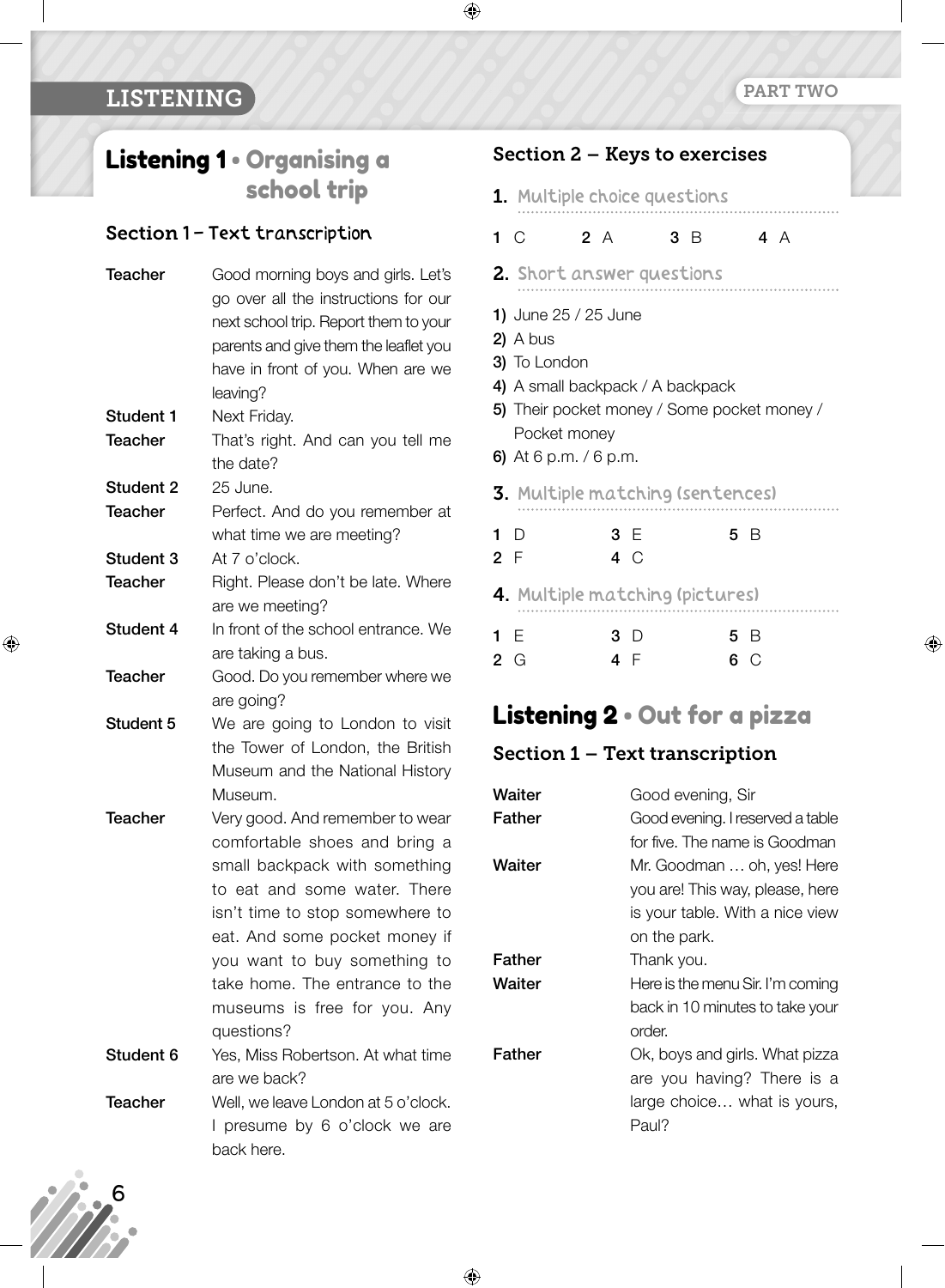LISTENING PART TWO

| Paul (son 1)     | I'm having a simple Margherita.<br>I love mozzarella cheese and<br>tomato sauce. But I don't like<br>the basil.                       |
|------------------|---------------------------------------------------------------------------------------------------------------------------------------|
| <b>Father</b>    | What about you Jack?                                                                                                                  |
| Jack (son 2)     | I'm having a pizza with ham<br>and mushrooms. It's delicious,<br>don't you think Daisy?                                               |
| Daisy (daughter) | I don't like ham. I'm having<br>a vegetarian pizza. And you,<br>mum?                                                                  |
| <b>Mother</b>    | I want to try something special<br>today. I'm having a Capric-<br>ciosa. It seems very nice.                                          |
| <b>Father</b>    | What do you put on a pizza<br>Capricciosa?                                                                                            |
| Mother           | There is tomato, mozzarella<br>cheese, mushrooms, ham,<br>salami, olives and artichokes.                                              |
| Father           | Humm  That sounds very<br>interesting. I'm having a<br>Capricciosa too. All right,<br>we can order now. Do you<br>want anything else? |
| <b>Mother</b>    | We can order a dessert after<br>the pizzas. They have a very<br>good Tiramisu in this pizzeria.                                       |
| Father           | Ok. Waiter                                                                                                                            |
|                  | <b>Section 2 – Keys to exercises</b>                                                                                                  |

 $\bigoplus$ 

|             | <b>1.</b> Multiple choice questions                                             |     |  |     |  |           |  |
|-------------|---------------------------------------------------------------------------------|-----|--|-----|--|-----------|--|
| $1 \circ C$ |                                                                                 | 2 B |  | 3 D |  | 4 $\circ$ |  |
|             | 2. Short answer questions                                                       |     |  |     |  |           |  |
|             | 1) To take the order / For the order<br>2) Basil<br>3) Daisy                    |     |  |     |  |           |  |
|             | 4) Mrs. Goodman<br>5) He chooses a Capricciosa / A Capricciosa<br>6) A Tiramisu |     |  |     |  |           |  |

|     |           | <b>3.</b> Multiple matching (sentences) |     |
|-----|-----------|-----------------------------------------|-----|
|     | $1 \, C$  | 3 F                                     | 5 D |
| 2 F |           | 4 R                                     |     |
|     |           | 4. Multiple matching (pictures)         |     |
|     | $1 \circ$ | 3 F                                     | 5 F |
| 2A  |           |                                         | G   |

 $\bigoplus$ 

# Listening 3 • Summer shopping

## Section 1 – Text transcription

| Jude           | Can we go shopping? Mum, I              |
|----------------|-----------------------------------------|
|                | need new summer clothes.                |
| <b>Mother</b>  | Yes, Jude. What do you need             |
|                | exactly?                                |
| Jude           | At least two T-shirts and a new         |
|                | swimsuit. And a pair of shorts.         |
| <b>Mother</b>  | Ok, let's go to the shopping cen-       |
|                | tre.                                    |
| Shop assistant | Good morning. Can I help you?           |
| <b>Mother</b>  | Yes. My daughter is looking for         |
|                | some T-shirts and a swimsuit.           |
| Shop assistant | There is a big selection of T-shirts    |
|                | over there. I am sure she will find     |
|                | something to suit her.                  |
| Jude           | Oh mum, look at this T-shirt. It's very |
|                | nice. But I don't like the colours. Do  |
|                | you have it in other colours?           |
| Shop assistant | Yes, we've got it in black, red and     |
|                | blue. But we don't have all the         |
|                | sizes. What size do you want?           |
| Jude           | I usually wear a medium size.           |
| Shop assistant | For that size we have it in blue        |
|                | and red. Do you want to try it?         |
| Jude           | Yes, please.                            |
| Shop assistant | The changing rooms are over             |
|                | there.                                  |
| <b>Mother</b>  | Is it ok Jude?                          |
| Jude           | Yes mum. It's perfect. I love it. I'll  |
|                | take it in both colours.                |
| <b>Mother</b>  | Ok. Let's have a look for the           |
|                | swimsuit and a pair of shorts           |
|                | now                                     |



⊕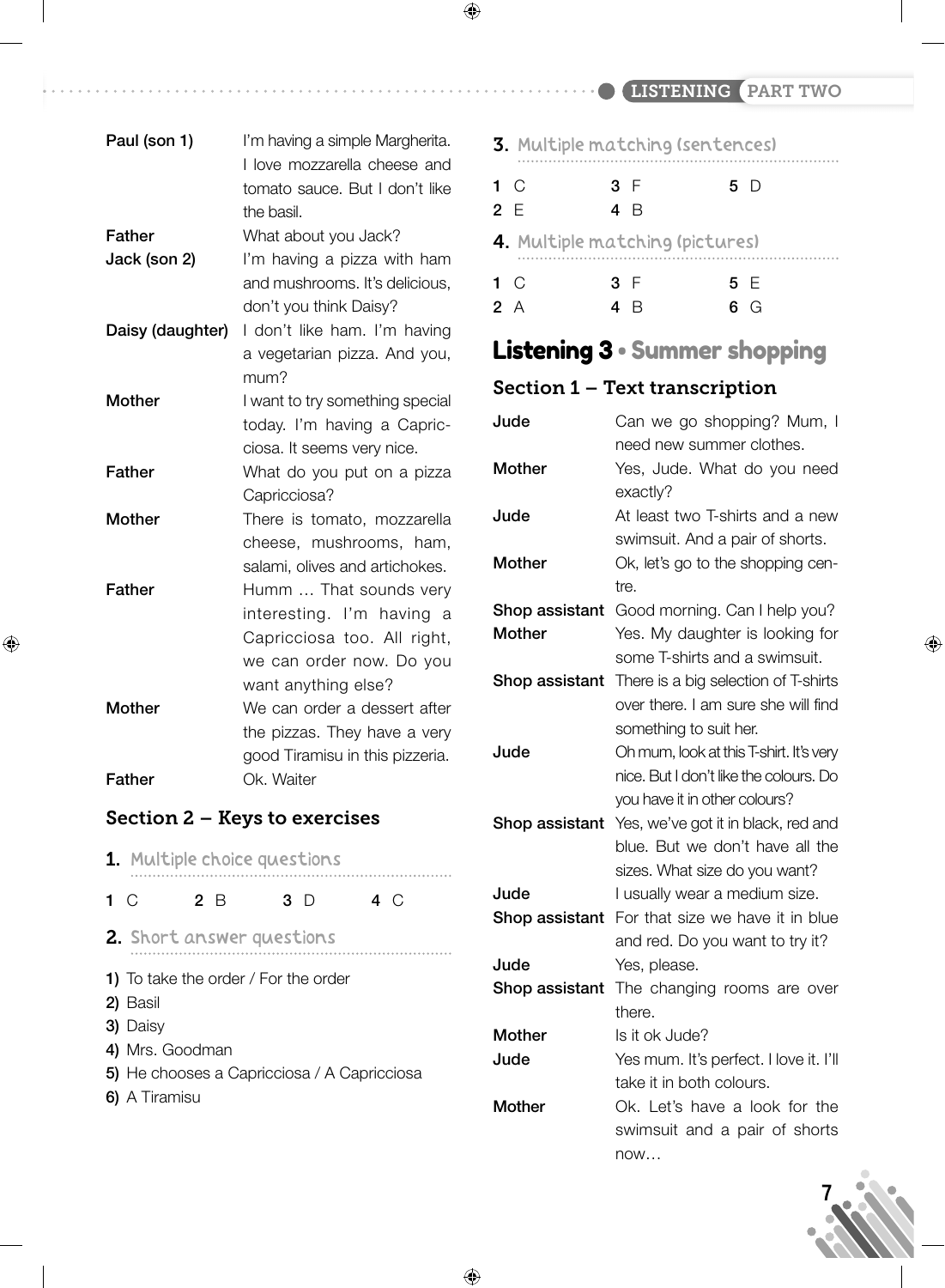LISTENING

#### Section 2 – Keys to exercises

|     | <b>1.</b> Multiple choice questions                                                                                                                                                                    |     |         |            |  |
|-----|--------------------------------------------------------------------------------------------------------------------------------------------------------------------------------------------------------|-----|---------|------------|--|
|     | 1A                                                                                                                                                                                                     | 2 C | 3 A 4 D |            |  |
|     | 2. Short answer questions                                                                                                                                                                              |     |         |            |  |
|     | 1) A clothes shop<br>2) To a shopping centre / A shopping centre<br>3) Two $/2$<br>4) A medium size / Medium / A medium<br>5) In the changing room<br>6) A swimsuit and shorts / Shorts and a swimsuit |     |         |            |  |
|     | <b>3.</b> Multiple matching (sentences)                                                                                                                                                                |     |         |            |  |
|     | $1\,C$<br>2 B                                                                                                                                                                                          | 3 F | $4$ D   | 5 E        |  |
|     | 4. Multiple matching (pictures)                                                                                                                                                                        |     |         |            |  |
| 1 F | 2 B                                                                                                                                                                                                    | 3 D | 4 C     | 5 G<br>6 F |  |

### Listening 4 • Luther loves chocolate

#### Section 1 – Text transcription

Hello, I'm Luther and I love eating chocolate. My sister Kate loves eating fruit. In the morning I have cereals with chocolate topping for breakfast. Kate has two yogurts. For lunch I always have a glass of chocolate milk and my dessert is a nice chocolate ice cream. It's delicious. Kate's favourite ice cream flavour is strawberry.

In the afternoon we often go to the shop and buy a snack. I always buy a chocolate bar and Kate some biscuits.

We both love our mother's cake. She is a very good cook. She makes great cakes for us. In fact she makes a chocolate cake for me and an apple pie for Kate. After my first slice I always ask for a second one. But she doesn't give it to me. I'm allowed only one slice a day. My mother says that too much chocolate is not good for me.



 $\bigoplus$ 

| <b>1.</b> Multiple choice questions                                                                                                                                                             |               |    |                  |  |  |
|-------------------------------------------------------------------------------------------------------------------------------------------------------------------------------------------------|---------------|----|------------------|--|--|
| 2C<br>D<br>1.                                                                                                                                                                                   |               | 3A | 4 A              |  |  |
| <b>2.</b> Short answer questions                                                                                                                                                                |               |    |                  |  |  |
| 1) Two yogurts / Yogurts<br>2) In the afternoon<br><b>3)</b> Some biscuits / Biscuits<br>4) Luther's mother<br>5) It's for Kate / Kate<br>6) Only one a day / Only one / One / 1 / One a<br>day |               |    |                  |  |  |
| <b>3.</b> Multiple matching (sentences)                                                                                                                                                         |               |    |                  |  |  |
| 1 F<br>2 <sub>B</sub>                                                                                                                                                                           | 3 F<br>4 D    |    | 5 C              |  |  |
| <b>4.</b> Multiple matching (pictures)                                                                                                                                                          |               |    |                  |  |  |
| 1 F<br>2 A                                                                                                                                                                                      | 3 D<br>4<br>C |    | 5<br>В<br>6<br>F |  |  |

# Listening 5 • The Greenows at the playground

⊕

#### Section 1 – Text transcription

|        | <b>Mark and Julie</b> Dad, can you take us to park? |
|--------|-----------------------------------------------------|
|        | We want to go to the playground                     |
|        | and have some fun                                   |
| Father | Have you got any homework for                       |
|        | tomorrow Mark?                                      |
| Mark   | No, Dad, I don't have any home-                     |
|        | work                                                |
| Father | And what about you Julie?                           |
| Julie  | Me too, dad. I haven't got any                      |
|        | homework                                            |
| Father | Ok, let's go then. Let's take                       |
|        | Rocky too. He can play with                         |
|        | other dogs while I can take the                     |
|        | paper and read it in peace sitting                  |
|        | on a bench.                                         |



⊕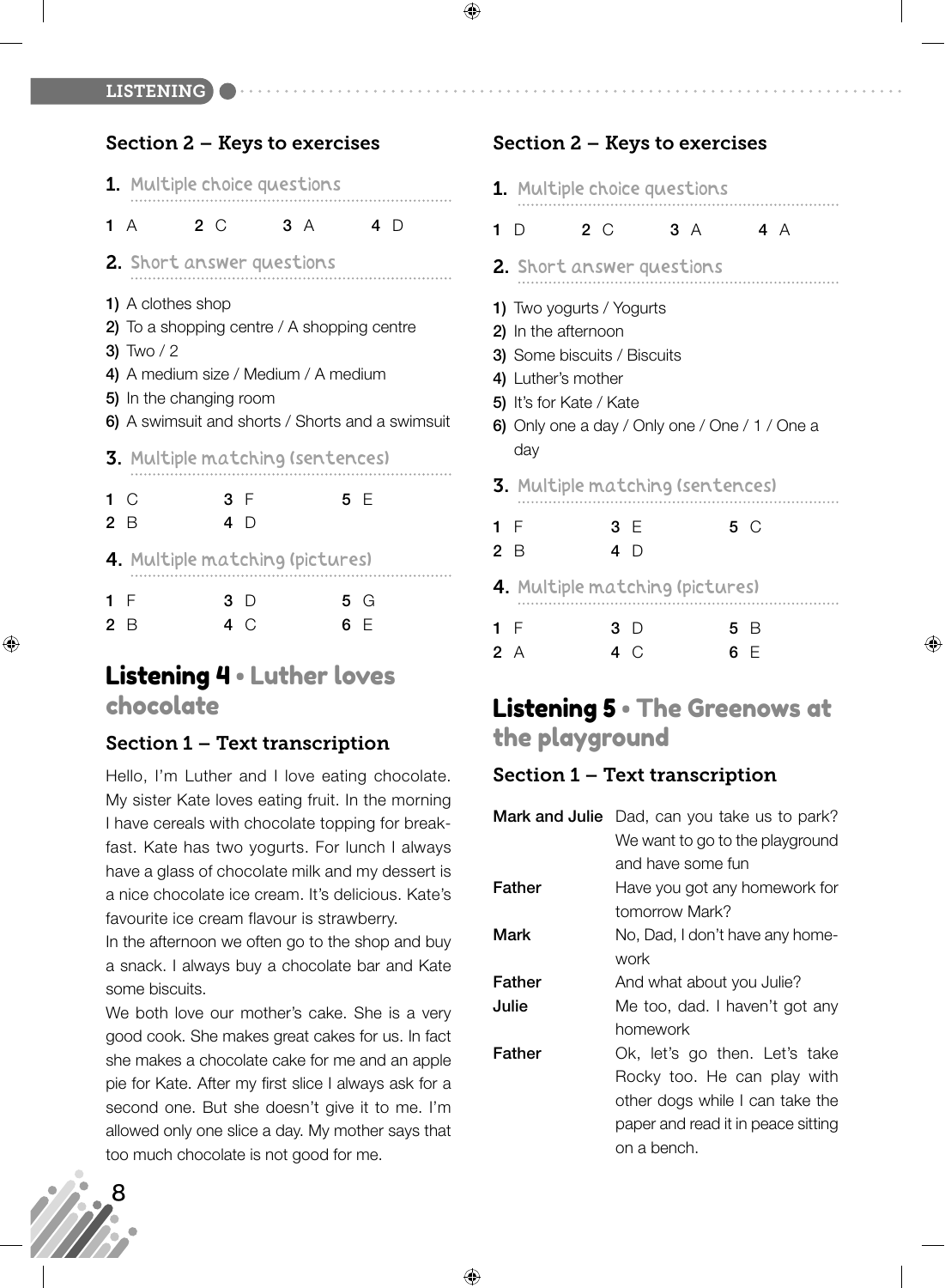LISTENING PART TWO

| <b>Mark</b>                          | Can I bring my skateboard,<br>Dad?                                                                                                                                          |  |  |  |
|--------------------------------------|-----------------------------------------------------------------------------------------------------------------------------------------------------------------------------|--|--|--|
| <b>Father</b>                        | Yes, but don't forget to wear<br>your helmet.                                                                                                                               |  |  |  |
| Julie                                | Woah! So I can play on the swings<br>with my friend Paula. And then we<br>can play on the seesaw or just<br>have a walk in park.                                            |  |  |  |
| Mark                                 | If I meet my friends we can play<br>hide and seek. I love that game.                                                                                                        |  |  |  |
| Mother                               | Can I come with you? I want<br>to talk with Paula's mum. She<br>wants me to help her to organize<br>Paula's birthday party. Julie do<br>you remember on what day it is?     |  |  |  |
| Julie                                | On the 15 May. I think it's a Sat-<br>urday. She wants to invite a lot<br>of friends. And she wants a very<br>big cake. I think that's why her<br>mum needs to talk to you. |  |  |  |
| Father                               | Ok. So the whole family is off to<br>the park. Let's not take the car.<br>It's only a short walk. Come on<br>everybody. Let's go.                                           |  |  |  |
| <b>Section 2 – Keys to exercises</b> |                                                                                                                                                                             |  |  |  |

⊕

|                               | <b>1.</b> Multiple choice questions                                                                                                                               |     |  |           |     |  |
|-------------------------------|-------------------------------------------------------------------------------------------------------------------------------------------------------------------|-----|--|-----------|-----|--|
|                               | 1 $A$                                                                                                                                                             | 2A  |  | $3^\circ$ | 4 D |  |
|                               | 2. Short answer questions                                                                                                                                         |     |  |           |     |  |
| 6) A birthday party / A party | 1) The paper / The newspaper<br>2) The helmet / A helmet<br><b>3)</b> Paula's mum<br>4) On the 15 May / On May 15<br>5) It's on Saturday / On Saturday / Saturday |     |  |           |     |  |
|                               | <b>3.</b> Multiple matching (sentences)                                                                                                                           |     |  |           |     |  |
| 2 F                           | 1 $\circ$                                                                                                                                                         | 3 F |  |           | 5 D |  |

|     | 4. Multiple matching (pictures) |     |
|-----|---------------------------------|-----|
| 1 F | 3 B                             | 5 C |
| 2 G | 4 D                             | 6 F |

 $\bigoplus$ 

# Listening 6 • Summer holidays

#### Section 1 – Text transcription

**Jane** This summer I'm going to the beach with my parents and my sister. We are going back to the same place we went last year

**Robert** Do you like it Jane? Is it a nice place?

**Jane** Yes, Robert. I love it. There are a lot of things to do. During the day I am in the water swimming with my sister. She's a very good swimmer and is teaching me all the different styles. We also love making sandcastles on the beach.

**Robert** And what do you do in the evening?

**Jane** I meet my friends and we go out. Sometimes we just go for a walk but usually we go dancing

- **Robert** That sounds great. Where is this place? **Jane** It's in Spain. We are staying there for two weeks, in August. What about you? What are you doing this summer?
- **Robert** We're going to the mountains for our holiday. My parents don't like hot and crowded places.

**Jane** No swimming then?

**Robert** Oh no! There's a big swimming pool and we have a lot of fun. We are always in and out of the pool.

**Jane** And what else do you do?

**Robert** We love trekking. We walk a lot on the mountains surrounding the hotel. We also play a lot. There is a nice football pitch and a tennis court. We have long games with my friends



⊕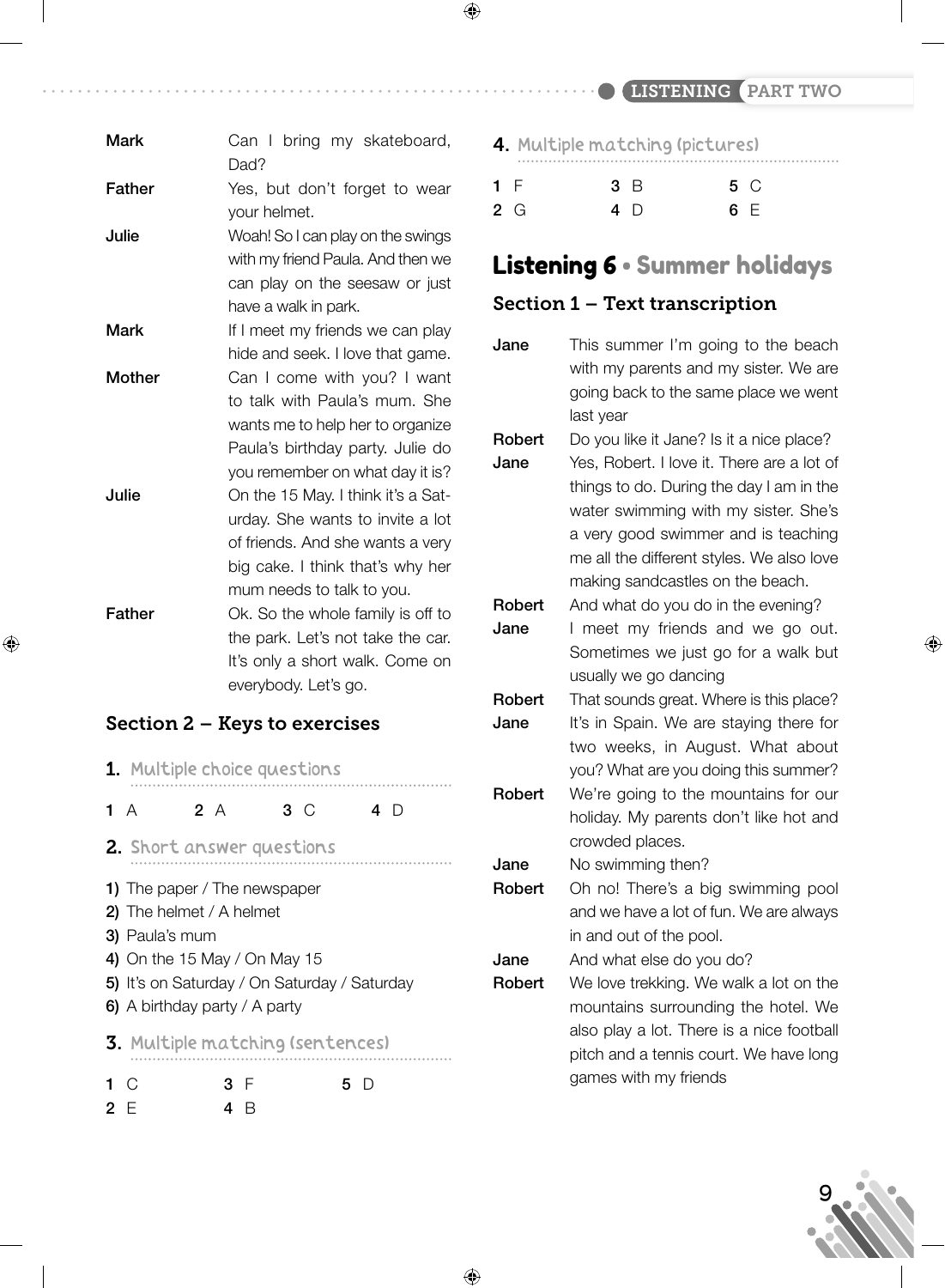LISTENING

Section 2 – Keys to exercises

|                                        | Section 2 – reys to exercises                                                                                                                                     |               |  |         |          |  |
|----------------------------------------|-------------------------------------------------------------------------------------------------------------------------------------------------------------------|---------------|--|---------|----------|--|
|                                        | <b>1.</b> Multiple choice questions                                                                                                                               |               |  |         |          |  |
|                                        | 1 B                                                                                                                                                               | 2 D           |  | 3 B 4 A |          |  |
|                                        | <b>2.</b> Short answer questions                                                                                                                                  |               |  |         |          |  |
|                                        | 1) Jane's sister<br>2) Sandcastles / They make sandcastles<br>3) Her friends / Friends<br>4) Two weeks / 2 weeks<br>5) They love trekking / Trekking<br>6) Robert |               |  |         |          |  |
|                                        | <b>3.</b> Multiple matching (sentences)                                                                                                                           |               |  |         |          |  |
|                                        | 1 E<br>2 $\Box$                                                                                                                                                   | 3 C<br>4 F    |  |         | 5 B      |  |
| <b>4.</b> Multiple matching (pictures) |                                                                                                                                                                   |               |  |         |          |  |
| $\overline{2}$                         | 1A<br>G                                                                                                                                                           | 3 B<br>C<br>4 |  | 6       | 5 F<br>D |  |

## Listening 7 • Out for shopping

#### Section 1 – Text transcription

- **Mother** Well…. Why don't we go out for shopping Roger? We need some food. Do you want to come with me? **Roger** Yes, I love going shopping with you. **Mother** Ok. But first let's write down a list of things to buy. Let's start from breakfast. We need sliced bread for our toast, butter, jam, eggs, bacon. **Roger** I want cereals with a lot of milk. **Mother** Let's put them in the list. Anything else? **Roger** Can we buy some muffins? They're
- **Mother** And now let's see what we need for lunch and dinner. Some meat, some roast beef, chicken breast, tomato sauce, rice, ham and cheese. Anything else?

delicious.

### **Roger** No. I can't remember anything else. **Mother** Open the fridge and let's check. **Roger** I don't think we need cheese. We have a lot of it. **Mother** Ok. Let's cancel it. And now vegetables and fruit. **Roger** I want some bananas. Can we buy them? **Mother** They're already in the list. Together with strawberries, peaches, peas, salad, tomatoes and potatoes. **Roger** And what about some dessert? **Mother** We can buy some ice-cream. We can choose the flavour at the supermarket. Our list is complete now … and very long. **Roger** We need a lot of shoppers to carry all those things. **Mother** They are already in the car. Let's go now, before the supermarket closes.

#### Section 2 – Keys to exercises

⊕

|                    | <b>1.</b> Multiple choice questions                                                                                        |                  |                |
|--------------------|----------------------------------------------------------------------------------------------------------------------------|------------------|----------------|
| 1A                 | $2^{\circ}$                                                                                                                |                  | 3 A 4 A        |
|                    | 2. Short answer questions                                                                                                  |                  |                |
|                    | 1) Milk / A lot of milk<br>2) The fridge<br>3) The cheese / Cheese<br>4) Bananas<br>5) At the supermarket<br>6) In the car |                  |                |
|                    | <b>3.</b> Multiple matching (sentences)                                                                                    |                  |                |
| 1 D<br>2E          |                                                                                                                            | $3^\circ$<br>4 F | 5 B            |
|                    | <b>4.</b> Multiple matching (pictures)                                                                                     |                  |                |
| $1 \circ$<br>$2_G$ |                                                                                                                            | 3 D<br>4 F       | 5 F<br>6.<br>B |



⊕

 $\bigoplus$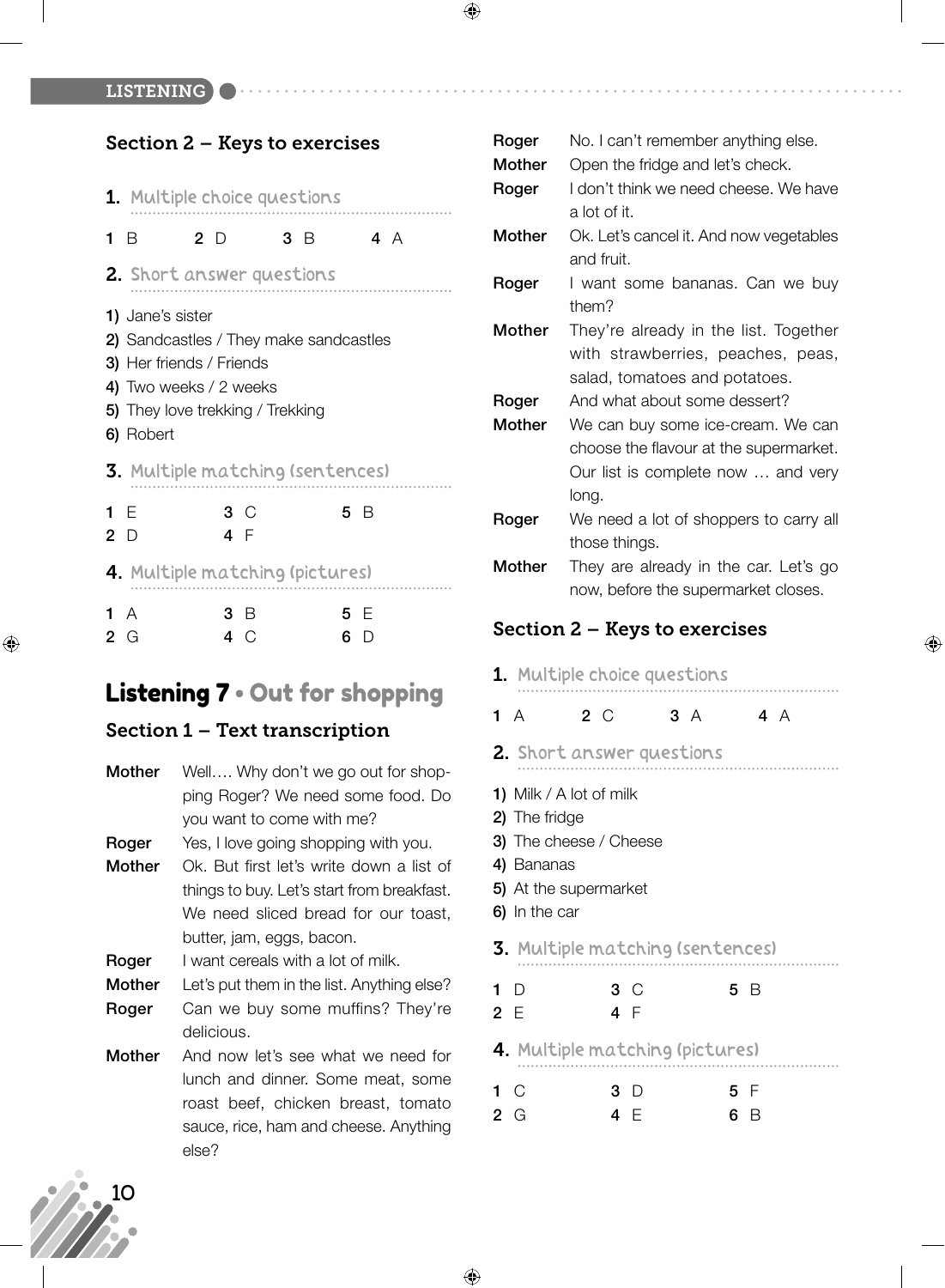# Listening 8 • Alex's basketball team

#### Section 1 – Text transcription

Hello, I'm Alex. Here is a photo of me and my basketball team. In this photo we are ready to play the final match of our school championship. We didn't win but we had lots of fun.

I am the one in the middle with short curly hair. Next to me there are Paul and John. Paul is on my left and John on my right. We are all sitting on the floor. Standing up behind us there are Mr. Hook, Peter and Simon.

Mr. Hook is our trainer and has a beard. He is our PE teacher and makes us work hard.

Peter and Simon are both very tall. Peter is the boy holding the ball in his hand. Simon is wearing a medal for the best player of the championship. He's our top player.

#### Section 2 – Keys to exercises

 $\bigoplus$ 

|                   | <b>1.</b> Multiple choice questions                                                                                                                                                                                    |            |         |                        |
|-------------------|------------------------------------------------------------------------------------------------------------------------------------------------------------------------------------------------------------------------|------------|---------|------------------------|
| 1A                | 2 C                                                                                                                                                                                                                    |            | $3\Box$ | 4 B                    |
|                   | 2. Short answer questions                                                                                                                                                                                              |            |         |                        |
|                   | 1) He's Alex / Alex<br>2) Paul and John<br><b>3)</b> He's a PE teacher / He's a teacher<br>4) He's on Alex's left / On Alex's left<br>5) He's holding a ball / A ball<br>6) He's the top player / He's the best player |            |         |                        |
|                   | <b>3.</b> Multiple matching (sentences)                                                                                                                                                                                |            |         |                        |
| 1 $\Gamma$<br>2 F |                                                                                                                                                                                                                        | 3 C<br>4 R |         | 5 E                    |
|                   | 4. Multiple matching (pictures)                                                                                                                                                                                        |            |         |                        |
| 1 B<br>2 F        |                                                                                                                                                                                                                        | 3 A<br>4   | C       | 5.<br>$\Box$<br>6<br>⊢ |

# Listening 9 • A day in the town centre

#### Section 1 – Text transcription

| <b>Mother</b> | Steven, are you ready? Let's go to       |
|---------------|------------------------------------------|
|               | the town centre. There's the market      |
|               | today and I want to buy some fresh       |
|               | vegetables and fruit.                    |
| Steven        | I'm ready mum. Can we stop at the        |
|               | ice-cream shop? I want to buy a          |
|               | nice chocolate ice-cream. They're        |
|               | great.                                   |
| <b>Mother</b> | Ok. But there are a lot of things to do. |
|               | Let's go to the bank first because I     |
|               | need some money and after a quick        |
|               | stop at the shopping centre. Oh, and     |
|               | let's not forget the butcher. We need    |
|               | some meat for dinner.                    |
| Steven        | Then we'll pick up Dad and Tom.          |
| Mother        | Dad is arriving at the train station     |
|               | at 3 o'clock. He has a very heavy        |
|               | suitcase to carry.                       |
| Steven        | And where's Tom?                         |
| Mother        | He's at the library. He is looking for   |
|               | some books he needs for school.          |
|               | Then he goes to the sports centre as     |
|               | usual. He also has a football match      |
|               | this evening. It's a very busy day.      |
|               | Let's hurry                              |
| Steven        | Can I go to the cinema with my           |
|               | friend Marc after?                       |
| Mother        | What's on at the cinema?                 |
| Steven        | There's the new Harry Potter film.       |
|               | It's the last one of the series and      |
|               | we want to see it.                       |
| <b>Mother</b> | Ok. You can go. You can come             |
|               | back together with you brother           |
|               | when he finishes his football match.     |
|               | Here you are. It's 20 pounds. That's     |
|               | for the tickets and if you want to       |
|               |                                          |
|               | buy some popcorns or something           |



♠

 $\bigoplus$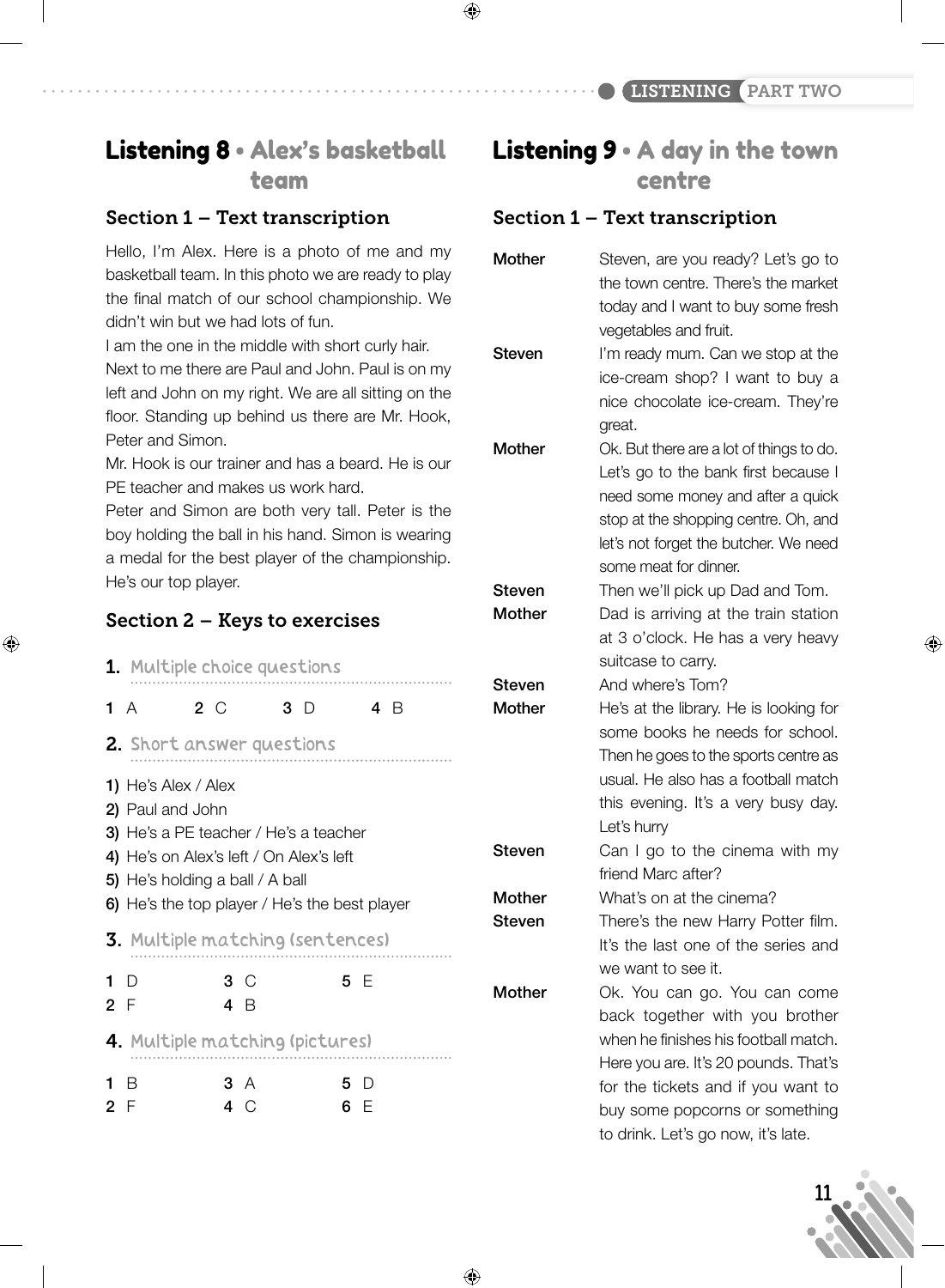LISTENING

| <b>Section 2 – Keys to exercises</b> |                                                                                                                                        |  |                  |  |  |  |
|--------------------------------------|----------------------------------------------------------------------------------------------------------------------------------------|--|------------------|--|--|--|
| <b>1.</b> Multiple choice questions  |                                                                                                                                        |  |                  |  |  |  |
| 1 $\circ$                            | 2 A                                                                                                                                    |  | 3 A 4 C          |  |  |  |
| 2. Short answer questions            |                                                                                                                                        |  |                  |  |  |  |
|                                      | <b>1)</b> At the bank<br>2) Some meat / Meat<br>3) Dad and Tom<br>4) At the library<br>5) A Harry Potter film<br>6) 20 pounds / $£$ 20 |  |                  |  |  |  |
| 3. Multiple matching (sentences)     |                                                                                                                                        |  |                  |  |  |  |
| 1 $\circ$<br>2 E                     | 3 B<br>4 F                                                                                                                             |  | 5 D              |  |  |  |
| 4. Multiple matching (pictures)      |                                                                                                                                        |  |                  |  |  |  |
| G<br>1.<br>2<br>B                    | 3 F<br>4<br>A                                                                                                                          |  | 5<br>D<br>6<br>F |  |  |  |

# Listening 10 • Homework

## Section 1 – Text transcription

| Carol       | Hello?                              |
|-------------|-------------------------------------|
| Christopher | Hello. It's Christopher             |
| Carol       | Oh hello Christopher.               |
| Christopher | Hi, Carol. I wasn't in class today. |
|             | Can I ask you some questions        |
|             | about our homework?                 |
| Carol       | Sure. Tell me.                      |
| Christopher | What's our homework for tomor-      |
|             | row?                                |
| Carol       | Well, we have to finish the English |
|             | exercises. Those where you have     |
|             | to choose if the answer is true,    |
|             | false or not given.                 |
| Christopher | Well, they are very easy. I enjoy   |
|             | doing those exercises.              |

| ercises. Those where you have to<br>guess people's name and match it<br>with the photo.<br>Christopher<br>Oh, I'm very good at that. What<br>I'm really worried about are maths<br>exercises.<br>Carol<br>Really, they are very difficult. And<br>you know I hate doing maths<br>problems. When I can't solve them<br>I ask my brother to help me. He<br>loves maths.<br>Christopher<br>Is that all? Nothing else for tomor-<br>row?<br>Carol<br>Oh yes. Don't forget French. Mrs.<br>Strong is giving us a test next<br>week and we have to be ready.<br>Christopher<br>Ok. Thank you. See you tomorrow<br>then.<br>Carol<br>Bye.<br><b>Section 2 – Keys to exercises</b><br>1. Multiple choice questions<br>2A<br>4A<br>$1\,C$<br>3A<br>2. Short answer questions<br>1) The homework for tomorrow / The homework | 2) They are easy / Easy<br>3) Maths exercises | Carol | Then we have to do the other ex- |  |
|--------------------------------------------------------------------------------------------------------------------------------------------------------------------------------------------------------------------------------------------------------------------------------------------------------------------------------------------------------------------------------------------------------------------------------------------------------------------------------------------------------------------------------------------------------------------------------------------------------------------------------------------------------------------------------------------------------------------------------------------------------------------------------------------------------------------|-----------------------------------------------|-------|----------------------------------|--|
|                                                                                                                                                                                                                                                                                                                                                                                                                                                                                                                                                                                                                                                                                                                                                                                                                    |                                               |       |                                  |  |
|                                                                                                                                                                                                                                                                                                                                                                                                                                                                                                                                                                                                                                                                                                                                                                                                                    |                                               |       |                                  |  |
|                                                                                                                                                                                                                                                                                                                                                                                                                                                                                                                                                                                                                                                                                                                                                                                                                    |                                               |       |                                  |  |
|                                                                                                                                                                                                                                                                                                                                                                                                                                                                                                                                                                                                                                                                                                                                                                                                                    |                                               |       |                                  |  |
|                                                                                                                                                                                                                                                                                                                                                                                                                                                                                                                                                                                                                                                                                                                                                                                                                    |                                               |       |                                  |  |
|                                                                                                                                                                                                                                                                                                                                                                                                                                                                                                                                                                                                                                                                                                                                                                                                                    |                                               |       |                                  |  |
|                                                                                                                                                                                                                                                                                                                                                                                                                                                                                                                                                                                                                                                                                                                                                                                                                    |                                               |       |                                  |  |
|                                                                                                                                                                                                                                                                                                                                                                                                                                                                                                                                                                                                                                                                                                                                                                                                                    |                                               |       |                                  |  |
|                                                                                                                                                                                                                                                                                                                                                                                                                                                                                                                                                                                                                                                                                                                                                                                                                    |                                               |       |                                  |  |
|                                                                                                                                                                                                                                                                                                                                                                                                                                                                                                                                                                                                                                                                                                                                                                                                                    |                                               |       |                                  |  |
|                                                                                                                                                                                                                                                                                                                                                                                                                                                                                                                                                                                                                                                                                                                                                                                                                    |                                               |       |                                  |  |
|                                                                                                                                                                                                                                                                                                                                                                                                                                                                                                                                                                                                                                                                                                                                                                                                                    |                                               |       |                                  |  |
|                                                                                                                                                                                                                                                                                                                                                                                                                                                                                                                                                                                                                                                                                                                                                                                                                    |                                               |       |                                  |  |
|                                                                                                                                                                                                                                                                                                                                                                                                                                                                                                                                                                                                                                                                                                                                                                                                                    |                                               |       |                                  |  |
|                                                                                                                                                                                                                                                                                                                                                                                                                                                                                                                                                                                                                                                                                                                                                                                                                    |                                               |       |                                  |  |
|                                                                                                                                                                                                                                                                                                                                                                                                                                                                                                                                                                                                                                                                                                                                                                                                                    |                                               |       |                                  |  |
|                                                                                                                                                                                                                                                                                                                                                                                                                                                                                                                                                                                                                                                                                                                                                                                                                    |                                               |       |                                  |  |
|                                                                                                                                                                                                                                                                                                                                                                                                                                                                                                                                                                                                                                                                                                                                                                                                                    |                                               |       |                                  |  |
|                                                                                                                                                                                                                                                                                                                                                                                                                                                                                                                                                                                                                                                                                                                                                                                                                    |                                               |       |                                  |  |
|                                                                                                                                                                                                                                                                                                                                                                                                                                                                                                                                                                                                                                                                                                                                                                                                                    |                                               |       |                                  |  |
|                                                                                                                                                                                                                                                                                                                                                                                                                                                                                                                                                                                                                                                                                                                                                                                                                    |                                               |       |                                  |  |
|                                                                                                                                                                                                                                                                                                                                                                                                                                                                                                                                                                                                                                                                                                                                                                                                                    |                                               |       |                                  |  |
|                                                                                                                                                                                                                                                                                                                                                                                                                                                                                                                                                                                                                                                                                                                                                                                                                    |                                               |       |                                  |  |
|                                                                                                                                                                                                                                                                                                                                                                                                                                                                                                                                                                                                                                                                                                                                                                                                                    |                                               |       |                                  |  |
|                                                                                                                                                                                                                                                                                                                                                                                                                                                                                                                                                                                                                                                                                                                                                                                                                    |                                               |       |                                  |  |
|                                                                                                                                                                                                                                                                                                                                                                                                                                                                                                                                                                                                                                                                                                                                                                                                                    |                                               |       |                                  |  |
|                                                                                                                                                                                                                                                                                                                                                                                                                                                                                                                                                                                                                                                                                                                                                                                                                    |                                               |       |                                  |  |
|                                                                                                                                                                                                                                                                                                                                                                                                                                                                                                                                                                                                                                                                                                                                                                                                                    | 4) Carol                                      |       |                                  |  |

 $\bigoplus$ 

- **5)** Mrs. Strong
- **6)** Tomorrow

 $\bigoplus$ 

3. Multiple matching (sentences)

| 2 D | $1 \, C$ | 3 B<br>4 F                      | 5 F |
|-----|----------|---------------------------------|-----|
|     |          | 4. Multiple matching (pictures) |     |

| 1 A | $3 \quad B$ | 5 E |
|-----|-------------|-----|
| 2D  | 4 F         | 6 G |



 $\bigoplus$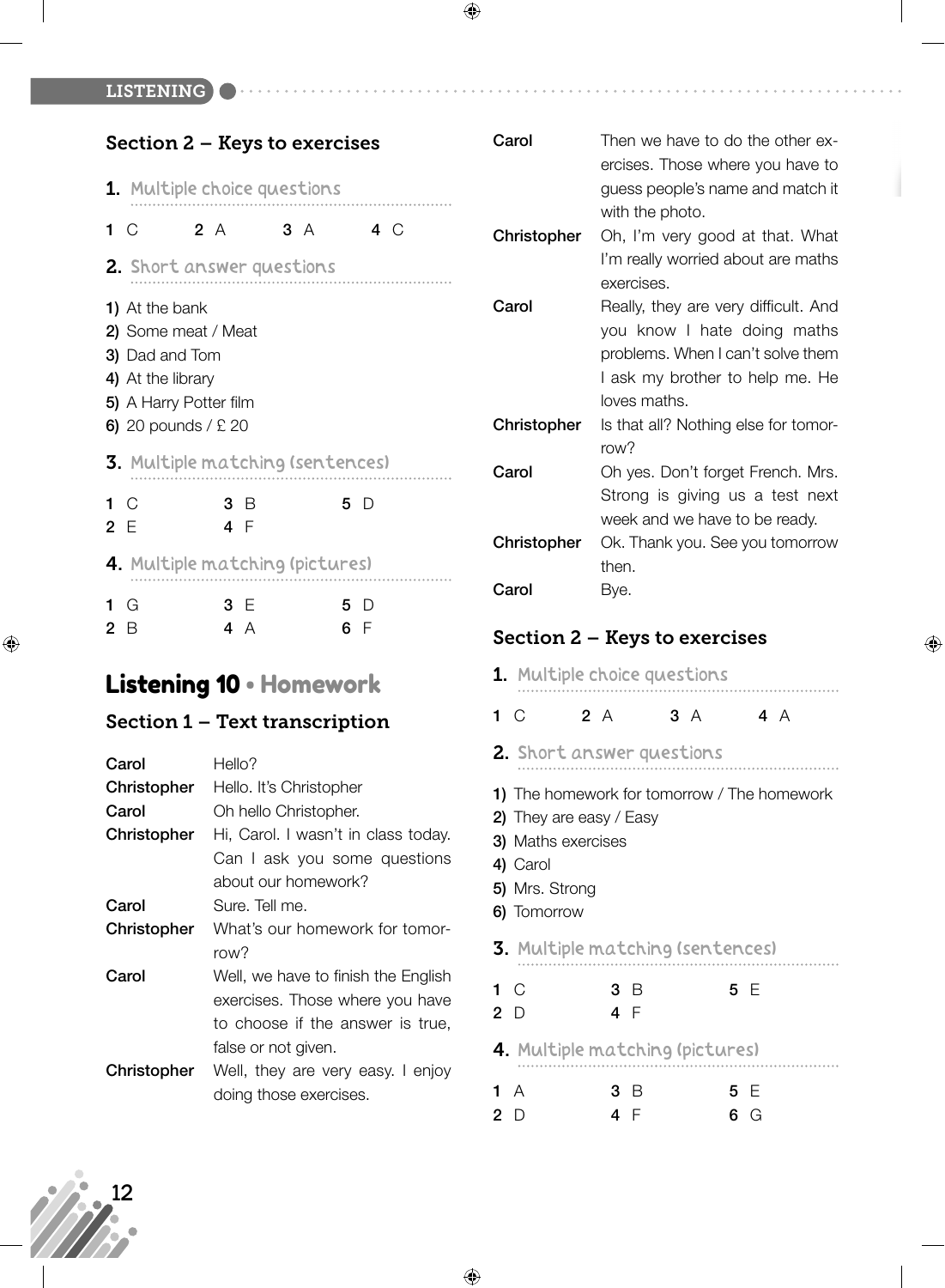#### PART THREE

# SIMULAZIONE N. 1

Griglia di correzione e trascrizione brani

# Prova di comprensione della lettura (reading)

Task 1 At the Sports Centre

|                | Martini            |
|----------------|--------------------|
| $\overline{2}$ | Italian            |
| 3              | Nineteen / 19      |
| 4              | 26 Kensington Road |
| 5              | Dance              |

#### Task 2 A German student talks about herself

|                                                  | <b>TRUE</b> | <b>FALSE</b> | <b>NOT GIVEN</b> |
|--------------------------------------------------|-------------|--------------|------------------|
| 1) She lives in Berlin.                          |             |              |                  |
| 2) She doesn't study at university.              |             | ×            |                  |
| 3) Britta's house has only one room.             |             |              |                  |
| 4) Her parents don't live with her.              |             |              |                  |
| 5) Britta always makes lunch at home.            |             |              |                  |
| 6) She doesn't like the university canteen food. |             |              |                  |
| 7) She goes back home by train.                  |             |              |                  |

#### Task 3 Emmathouse

 $\bigoplus$ 

Task 4 Kiwi: the bird that cannot fly



⊕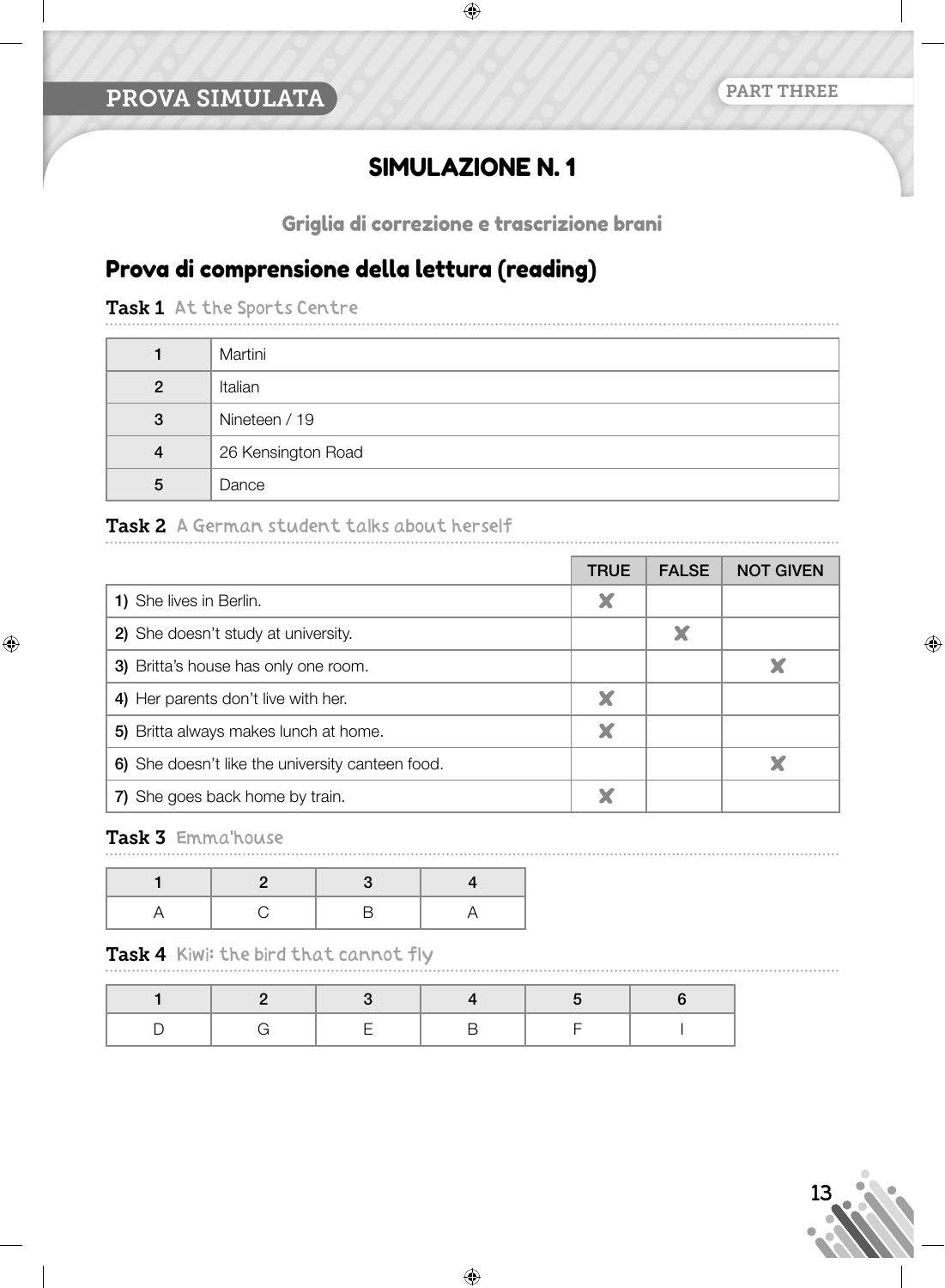# Prova di comprensione dell'ascolto (listening)

Task 5 Interview with a star

# Text transcription

 $\bigoplus$ 

 $\bigoplus$ 

| Frank           | Good morning everyone. This is Frank Morato from Radio Capital City. Today we are inter-       |
|-----------------|------------------------------------------------------------------------------------------------|
|                 | viewing Jennifer Gomes, the star of the new TV-series The Redhouse Academy. Jennifer,          |
|                 | thanks for joining us.                                                                         |
| Jennifer        | You're welcome, Frank. And hello to all our listeners.                                         |
| Frank           | Well, Jennifer let's start the interview with some easy questions. First of all, where are you |
|                 | from?                                                                                          |
| Jennifer        | Well, I'm originally from Liverpool, but my family moved to Manchester when I was three years  |
|                 | old. I lived there until I was 17, and then I moved to London to be an actress.                |
| Frank           | Why did you move from Liverpool to Manchester?                                                 |
| Jennifer        | My father is a journalist, just like you. He was offered a good job and my parents decided to  |
|                 | move.                                                                                          |
| Frank           | Very good. Okay, and where did you go to college?                                              |
| <b>Jennifer</b> | I attended the School of Modern Arts in London and it was a wonderful experience. I loved      |
|                 | my schoolmates and all of my teachers loved my acting. I learned a lot of things.              |
| Frank           | Did you have a part-time job while you were in school?                                         |
| Jennifer        | Yeah. I worked at a cinema. I served popcorns and drinks. They didn't pay me a lot but I only  |
|                 | worked 4 hours a day. I had enough money to survive.                                           |
| Frank           | And what did you do when you finished school? Was it easy to become a TV star?                 |
| Jennifer        | I was very lucky. They offered me a small part in this new TV series and it was a big success. |
| Frank           | And we all know how the rest of the story. Now you are famous all over the world and           |
|                 | teenagers love you. How old are you now?                                                       |
| <b>Jennifer</b> | Well, I'm 20, but in the TV series I play a teenager who is 16.                                |
| Frank           | And what are you hobbies?                                                                      |
| Jennifer        | Well acting doesn't leave me much time. But I love shopping for clothes and makeup.            |
| Frank           | Can I ask you a big favour? Can we take a picture together so we can put it on the radio       |
|                 | homepage?                                                                                      |
| Jennifer        | Sure. Do you want me to write something? Something like "To all Radio Capital City listen-     |
|                 | ers. A big kiss from Jennifer Gomes. Enjoy yourself with the new episodes of The Redhouse      |
|                 | Academy and see you soon". How does it sound?                                                  |
| Frank           | Excellent!                                                                                     |

## Keys to exercise

# 14

 $\bigoplus$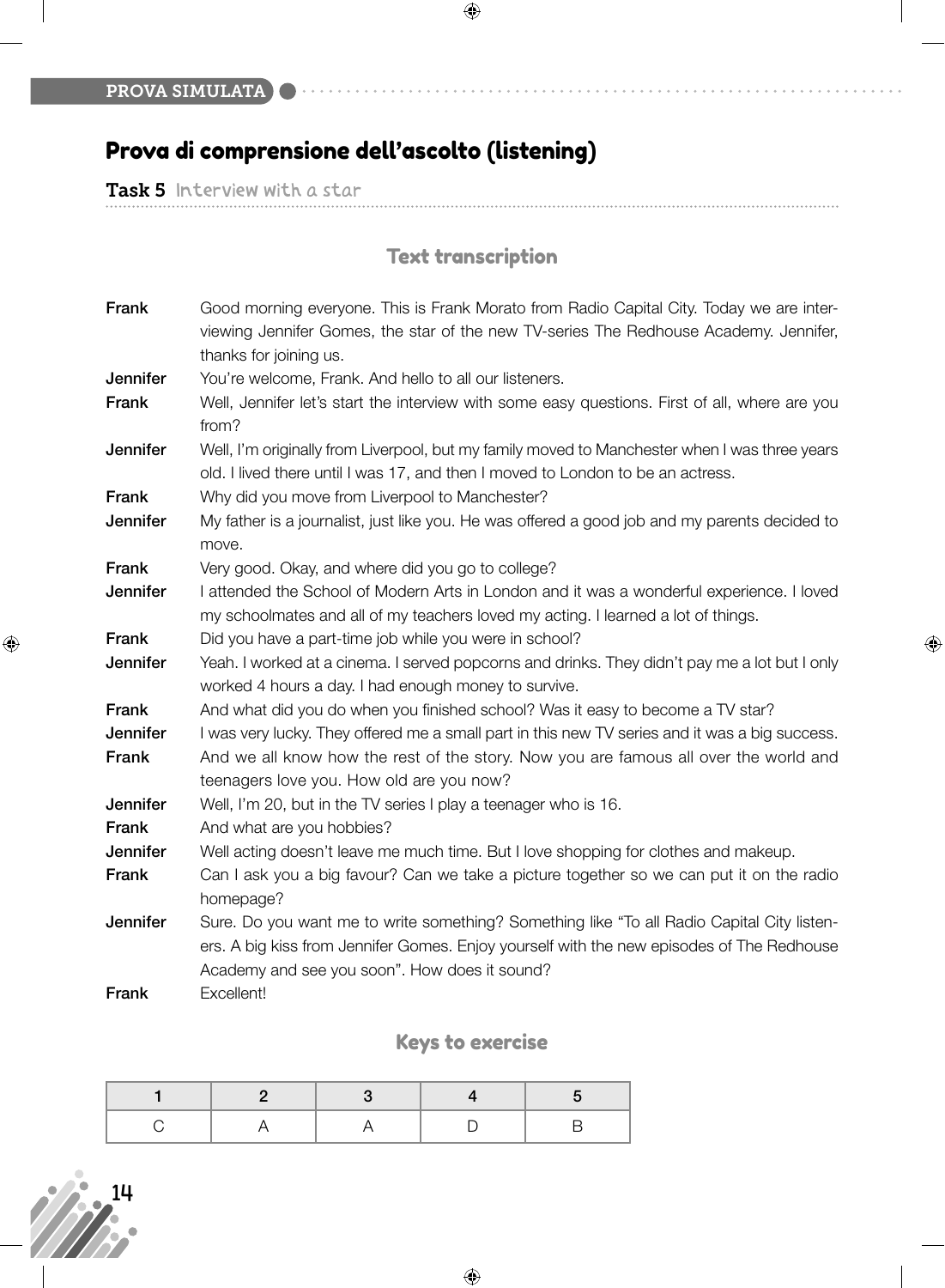# PROVA SIMULATA (PART THREE

Task 6 New neighbours

 $\bigoplus$ 

# Text transcription

 $\bigoplus$ 

| Samuel         | Hello, I'm Samuel. I'm your new neighbour.                                                       |
|----------------|--------------------------------------------------------------------------------------------------|
| <b>Maureen</b> | Hello, I'm Maureen. Nice to meet you Samuel.                                                     |
| Samuel         | You too Maureen.                                                                                 |
| Maureen        | Which one is your house Samuel?                                                                  |
| Samuel         | Oh, my house is the one with the blue door. Number 75                                            |
| <b>Maureen</b> | Right next to us. We live at number 77. It's the house with the brown door. We don't like it but |
|                | we are not changing it for the moment. We spent a lot of money to buy the house and don't        |
|                | have much left.                                                                                  |
| Samuel         | You can do some renovation works later on.                                                       |
| Maureen        | Yes, when we have some money to spend. Do you know the people living at number 73?               |
| Samuel         | Yes, Mark lives there with his family. His wife is Paula and they have two children.             |
| Maureen        | Do you like living in this area, Samuel?                                                         |
| Samuel         | Yes, I do. I like it very much. We have some shops round the corner and the bus stop is down     |
|                | the road. If you want to take the train the station is only down the road. A five minute walk    |
|                | and you're there.                                                                                |
| Maureen        | Yes, that was one thing I considered when we decided to buy the house.                           |
| Samuel         | When did you move here Maureen?                                                                  |
| Maureen        | I moved here last week. How about you?                                                           |
| Samuel         | I moved here four years ago                                                                      |
| Maureen        | I think I know your sister Samuel. Is she called Jeanette?                                       |
| Samuel         | That's right. When did you meet her?                                                             |
| <b>Maureen</b> | I met her yesterday. Do you know our other neighbours?                                           |
| Samuel         | Yes, I do. I can introduce them to you. We can organize a party. We have some very friendly      |
|                | neighbours. John for example is a very helpful person. If you have a problem you can always      |
|                | ask him.                                                                                         |
| Maureen        | That's good to know. Thank you. Let me know about the party.                                     |

## Keys to exercise

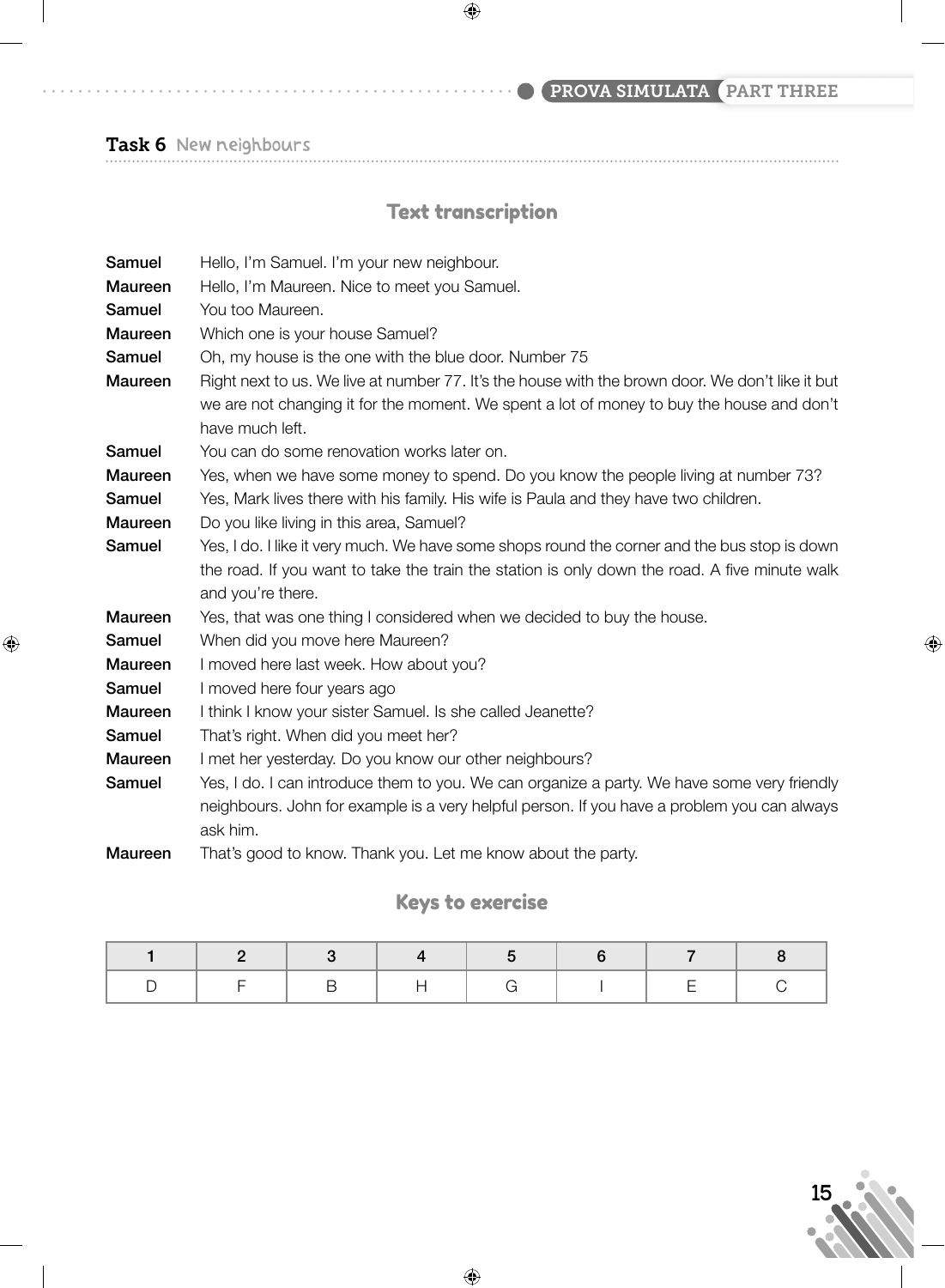PROVA SIMULATA

Task 7 My daily routine

# Text transcription

 $\bigoplus$ 

 $\bigoplus$ 

| <b>Teacher</b> | Now a small interview about your daily routine. Let's start from you Tom. What time do you wake up? |
|----------------|-----------------------------------------------------------------------------------------------------|
| Tom            | I usually wake up at seven 'o clock but I never get out of bed before half past seven               |
| <b>Teacher</b> | And what do you do after?                                                                           |
| Tom            | When I get up I'm very hungry. The first thing I do is to have breakfast                            |
| <b>Teacher</b> | And what do you usually have for breakfast?                                                         |
| Tom            | Normally I have cereals, but sometimes I have a couple of toasts with jam.                          |
| <b>Teacher</b> | Do you have eggs or bacon?                                                                          |
| Tom            | No, I don't like them. Not for breakfast.                                                           |
| <b>Teacher</b> | Good. And what do you do after?                                                                     |
| Tom            | I wash my face and my teeth. I dress up and pack my school bag. And I'm ready to go.                |
| <b>Teacher</b> | How do you get to school.                                                                           |
| Tom            | I don't live far away from the school. I walk. It's only takes 10 minutes. On the way to the        |
|                | school I meet my friend Diane and we walk together.                                                 |
| <b>Teacher</b> | So you start school at half past eight and you finish at three o'clock. What do you do after?       |
| Tom            | I usually get home at half past three and I have a rest. I usually watch television for an hour.    |
| <b>Teacher</b> | Do you practice any sports?                                                                         |
| Tom            | Yes, I play football with my friends. We meet at the park around five o'clock and play for two      |
|                | hours. And then I go home again. Mum and dad are back from work at half past five and we            |
|                | usually have dinner at eight o'clock.                                                               |
| <b>Teacher</b> | And after dinner?                                                                                   |
| Tom            | I watch television with my parents if they are showing something interesting. Sometimes I just      |
|                | stay in my room and listen to music or play games on the computer.                                  |
| <b>Teacher</b> | What time do you usually go to bed?                                                                 |
| Tom            | In winter I'm usually in bed by ten o'clock. In summer a bit later, around eleven o'clock.          |
| <b>Teacher</b> | Thank you very much Tom.                                                                            |

# Keys to exercise

|                | Seven o'clock                     |
|----------------|-----------------------------------|
| $\overline{2}$ | Cereals                           |
| 3              | Teeth and face                    |
| 4              | 10 minutes / 10 minutes walk      |
| 5              | Half past eight / 8:30            |
| 6              | Three o'clock / $3:00$ p.m. / $3$ |
|                | At the park / Park                |
| 8              | Eight o'clock / 8:00 p.m. / 8     |
| 9              | Eleven o'clock / 11:00 p.m. /11   |



 $\bigoplus$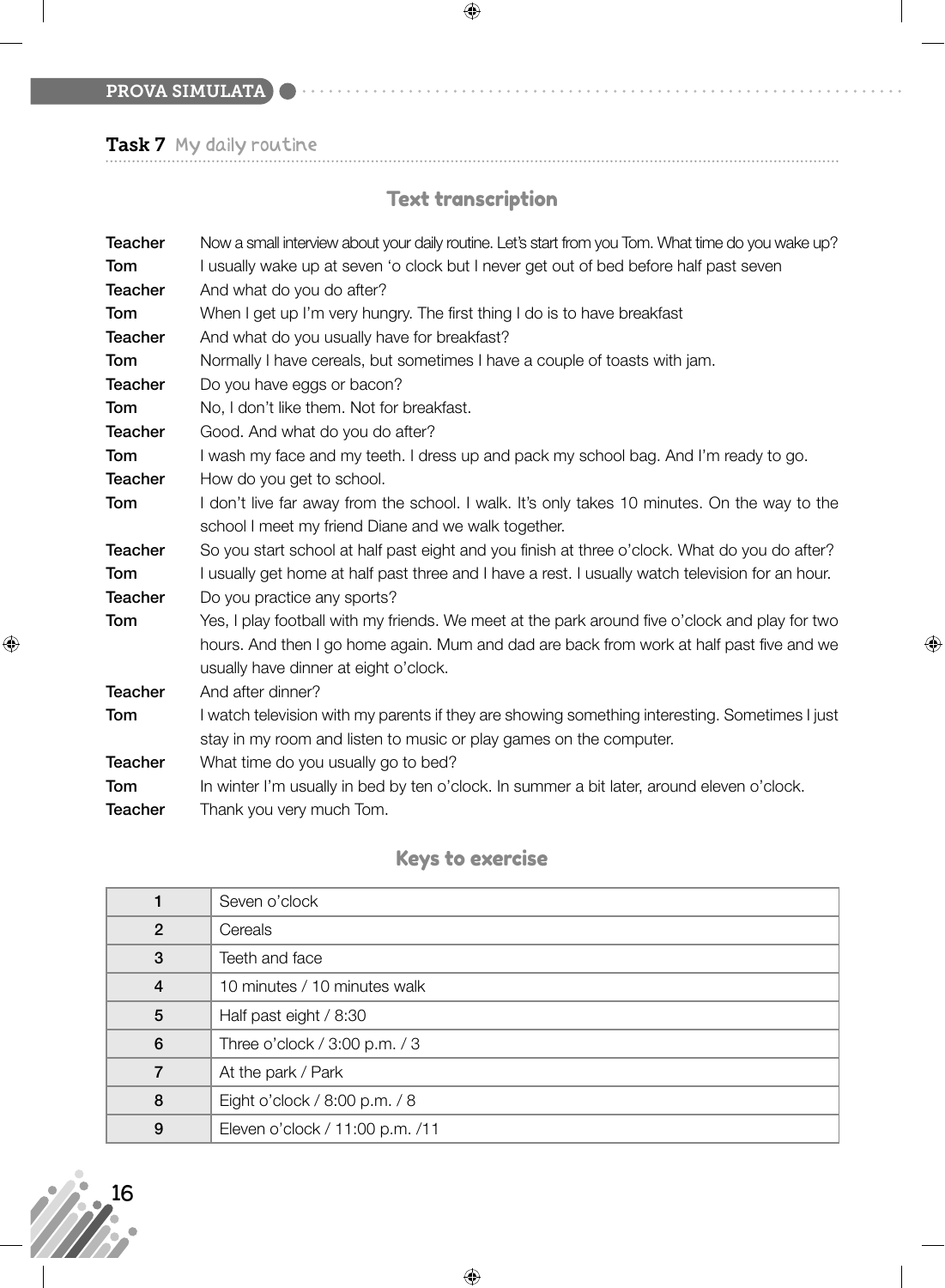#### PROVA SIMULATA PART THREE

#### Task 8 Seasons

⊕

#### Text transcription

 $\bigoplus$ 

In Spring leaves are green, flowers blossom, the temperature is warm and birds sing. The weather can change very fast. Sometimes it rains but other times it is sunny. It is best if you take your umbrella with you. For me Spring is one of the best seasons. After a long winter I can go to the park and play with my friends. In Summer the weather is hot and sunny. We go to the beach or to the swimming pool and we have a lot of fun. We have a long holiday from school, from July to September.

Autumn is a sad season. Our holidays finish, we have to go back to school and the weather changes. It's not hot anymore and sometimes it rains. It's a very windy season. The leaves on the trees get red and brown and they start falling.

In Winter the weather is very cold and sometimes it snows. When it snows I make snowmen with my friends and we have snowball fights. It's very funny. Another good thing about this season is our Winter holidays. At Christmas we have a lot of presents and our parents buy us new toys. The bad thing is that we can't go out to play because it's very cold. We have to stay at home.

#### Keys to exercise



⊕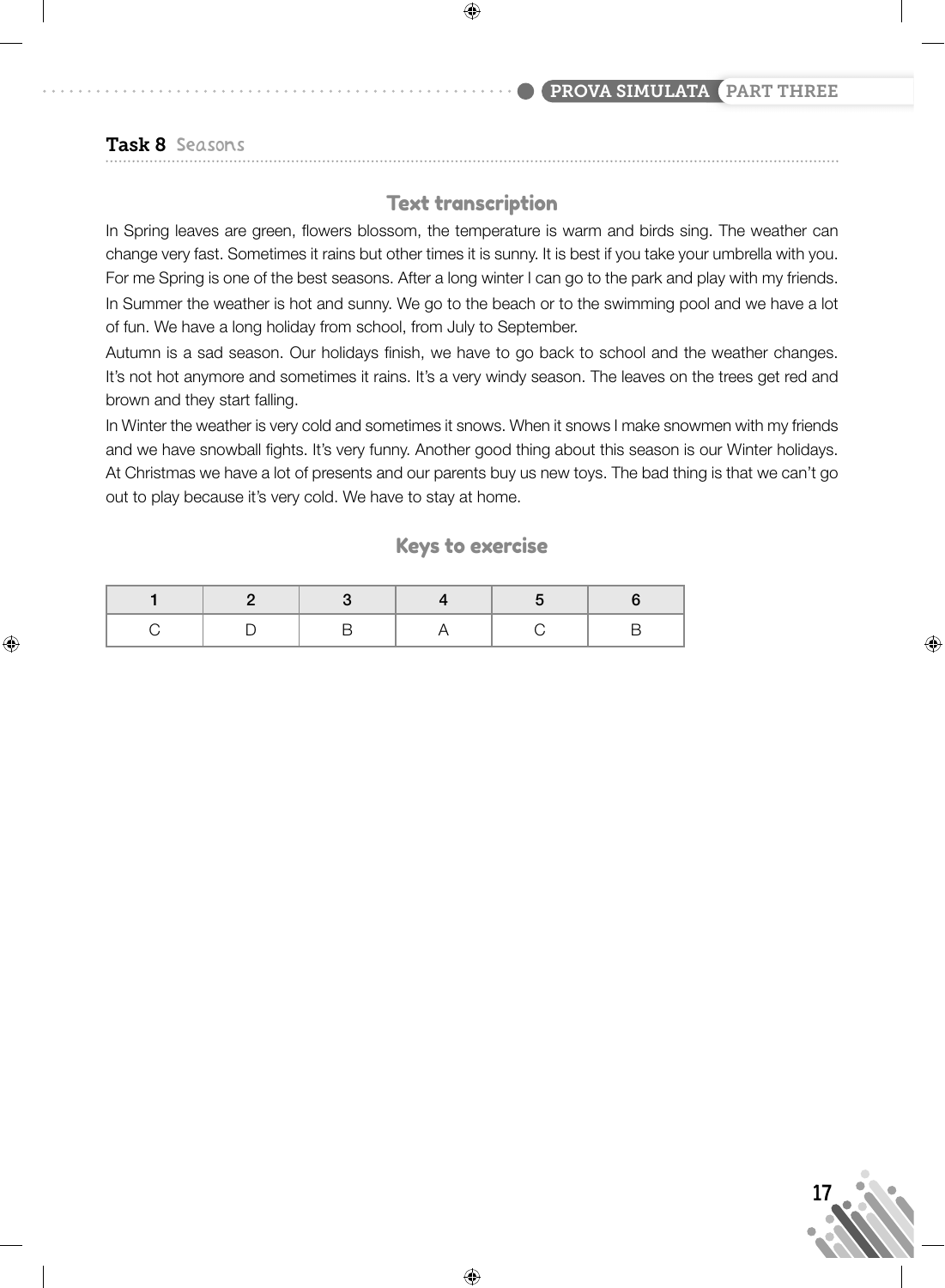# SIMULAZIONE N. 2

 $\bigoplus$ 

Griglia di correzione e trascrizione brani

⊕

# Prova di comprensione della lettura (reading)

Task 1 My best friend

|                | I'm nine / Nine / 9  |
|----------------|----------------------|
| $\overline{2}$ | Liverpool            |
| $\mathbf{3}$   | Annabel              |
| 4              | Spanish              |
| 5              | Playing with Barbies |

#### Task 2 Homes around the world

|                                                          | <b>TRUE</b> | <b>FALSE</b> | <b>NOT GIVEN</b> |
|----------------------------------------------------------|-------------|--------------|------------------|
| 1) Roberto is Paola's cat.                               |             | X            |                  |
| 2) Paola's house has got two bedrooms.                   | X           |              |                  |
| 3) George lives with his wife.                           |             |              |                  |
| 4) George's house is near the river.                     |             |              |                  |
| 5) George can see foxes from the window.                 |             |              |                  |
| 6) Christine doesn't live on the 49 <sup>th</sup> floor. |             | X            |                  |
| 7) Christine's house has got only one room.              |             |              |                  |

#### Task 3 Francois's briefcase

#### Task 4 What can you do?

B | D | F | C | E | H

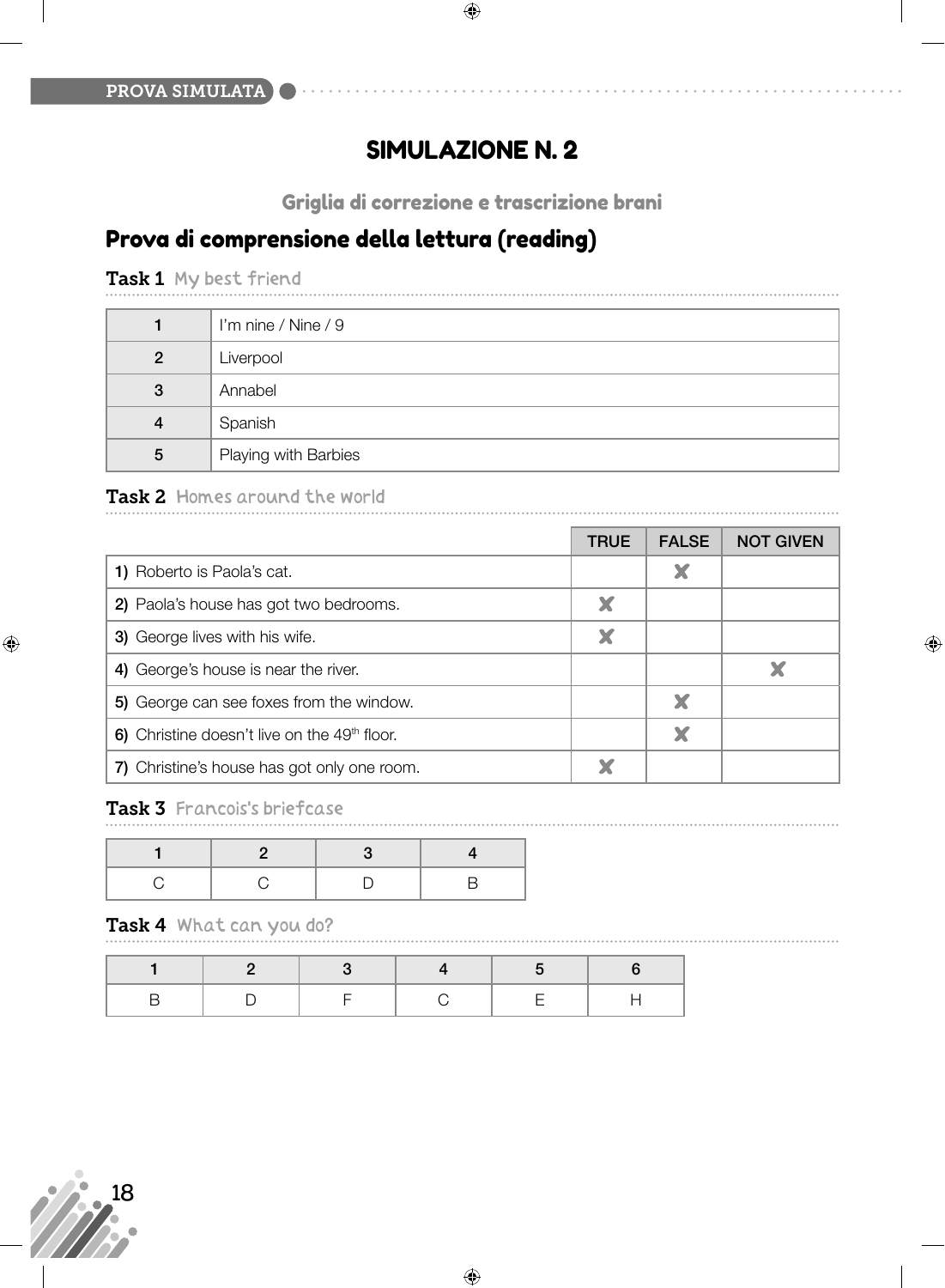PROVA SIMULATA PART THREE

# Prova di comprensione dell'ascolto (listening)

Task 5 An old family picture

 $\bigoplus$ 

# Text transcription

| Linsday | Look Dad. I've found this picture in a box under the wardrobe. I don't recognize the people in the<br>picture. Who are they?                                      |
|---------|-------------------------------------------------------------------------------------------------------------------------------------------------------------------|
| Father  | Oh, that's an old picture of me and my family.                                                                                                                    |
| Linsday | So this is uncle Robert and the one next to him is uncle Peter.                                                                                                   |
| Father  | No, you're wrong. Uncle Peter is the one with blonde hair and uncle Robert is the one with dark                                                                   |
|         | hair. They are both bold now and it's difficult to see the difference.                                                                                            |
| Linsday | And you are the one in middle?                                                                                                                                    |
| Father  | Yes, I had curly hair and I was very tall at the time.                                                                                                            |
| Linsday | Are you older than uncle Robert and uncle Peter?                                                                                                                  |
| Father  | No. Uncle Robert is the oldest brother. I was born two years later and uncle Peter five years after<br>me. In between aunt Julie was born and finally aunt Sarah. |
| Linsday | Grandad Paul is very young in this picture. How old was he?                                                                                                       |
| Father  | Let me think. Dad was 28 years old when I was born. In that picture I'm 10. So I guess he is 38.                                                                  |
| Linsday | Exactly the same age of me and you now. You are 38 and I am 10. What a coincidence!                                                                               |
| Father  | Yes, a very strange coincidence. And also my mum and your mum have the same age.                                                                                  |
| Linsday | Grandmum Rita was 37 in the picture?                                                                                                                              |
| Father  | Exactly. Look at her on the right hand side of the picture. She is so happy with all her children and<br>her husband.                                             |

## Keys to exercise

|                 | Dad and his family                         |
|-----------------|--------------------------------------------|
| $\overline{2}$  | <b>Uncle Peter</b>                         |
| 3               | <b>Uncle Robert</b>                        |
| $\overline{4}$  | Aunt Sarah                                 |
| 5               | Ten years old / Ten / 10                   |
| $6\phantom{1}6$ | Thirty-eight years old / Thirty-eight / 38 |
| 7               | Thirty-seven years old / Thirty-seven / 37 |
| 8               | On the right                               |
| 9               | Rita                                       |

 $\bigoplus$ 

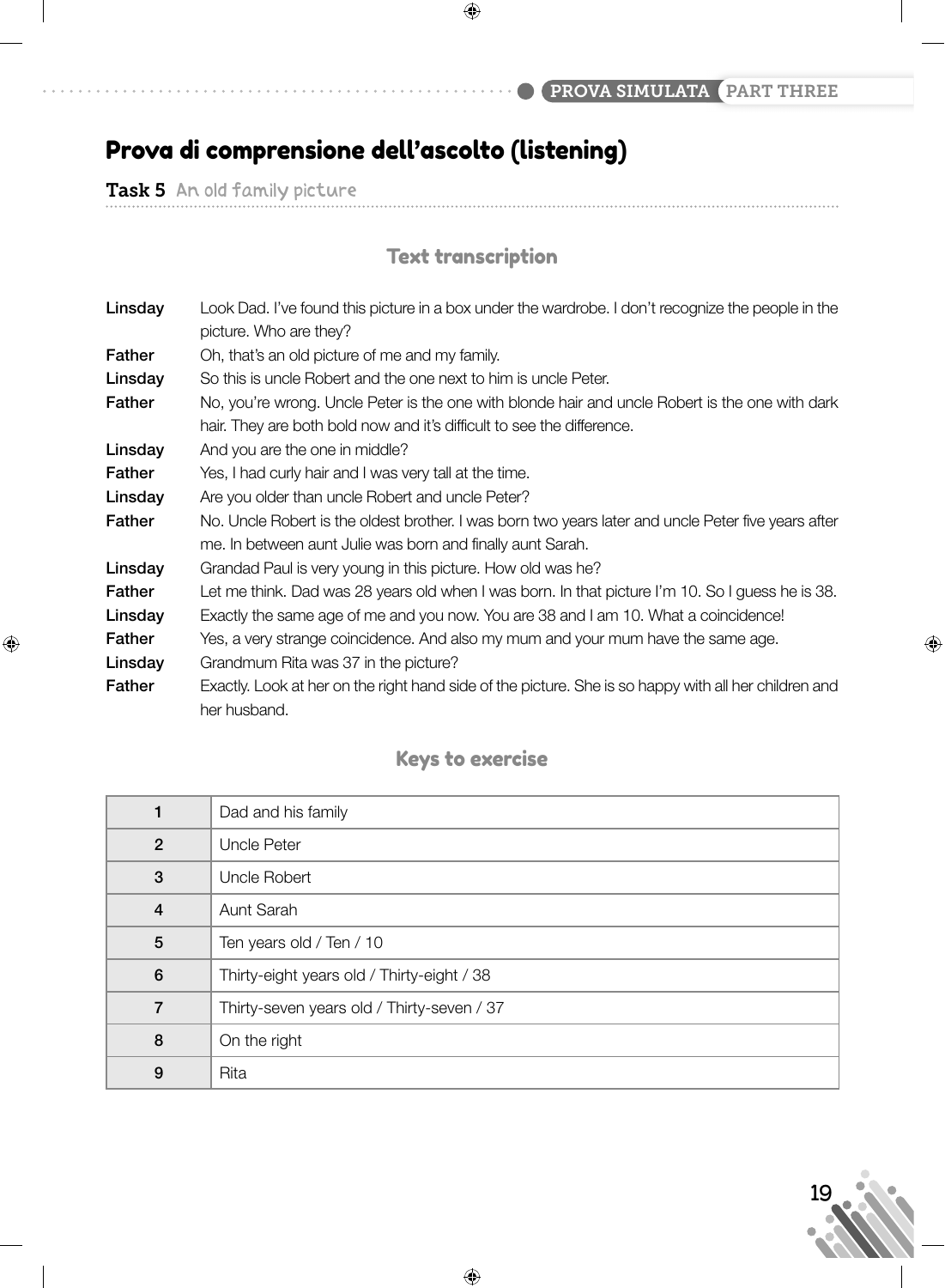PROVA SIMULATA

Task 6 Making money for a new bicycle

# Text transcription

 $\bigoplus$ 

 $\bigoplus$ 

| Mark        | Look at that bicycle. It's beautiful. I want to buy it                                            |
|-------------|---------------------------------------------------------------------------------------------------|
| Janet       | But you don't have the money. It costs 200 pounds. Where are you going to find all that money?    |
|             | How much do you have in your piggy bank?                                                          |
| <b>Mark</b> | Ehm  at the moment only 5 pounds.                                                                 |
| Janet       | That means you need another 195 pounds! It's a lot of money. Where are you going to get it        |
|             | from?                                                                                             |
| <b>Mark</b> | Well, for my birthday mum and dad usually give me 30 pounds for present.                          |
| Janet       | And when is your birthday?                                                                        |
| <b>Mark</b> | It's coming up soon. Next week.                                                                   |
| Janet       | Good. But you still need another 165 pounds!                                                      |
| <b>Mark</b> | My grandparents are giving me other presents. 20 pounds from my mother's grandparents and         |
|             | 20 from my dad's. That's another 40 pounds.                                                       |
| Janet       | Ok. But you still have to find another 125 pounds.                                                |
| <b>Mark</b> | Can you lend me something?                                                                        |
| Janet       | Impossible. My piggy bank is empty. I bought a new mobile last week and spent all my money.       |
| <b>Mark</b> | Then I have no other choice. I have to work during the summer holidays. I need extra pocket       |
|             | money to buy that bicycle.                                                                        |
| Janet       | What job you are thinking about?                                                                  |
| <b>Mark</b> | I can do some dog sitting for Mr. Joyce. He is very old and gets very tired when he takes his dog |
|             | out for a walk.                                                                                   |
| Janet       | How much is he paying you?                                                                        |
| <b>Mark</b> | He gives me 10 pounds a week. If I work all over the summer holidays I can make 60 pounds.        |
| Janet       | Good. You only need another 65 pounds.                                                            |
| <b>Mark</b> | I can cut the grass for some of our neighbours. I can wash my dad's car. He will give me extra    |
|             | money for this. I can do a lot of things. I really want to buy that bike.                         |
| Janet       | Can I ride your bike when you buy it?                                                             |
| <b>Mark</b> | Yes of course. But you have to be careful not to ruin it.                                         |

## Keys to exercise



 $\bigoplus$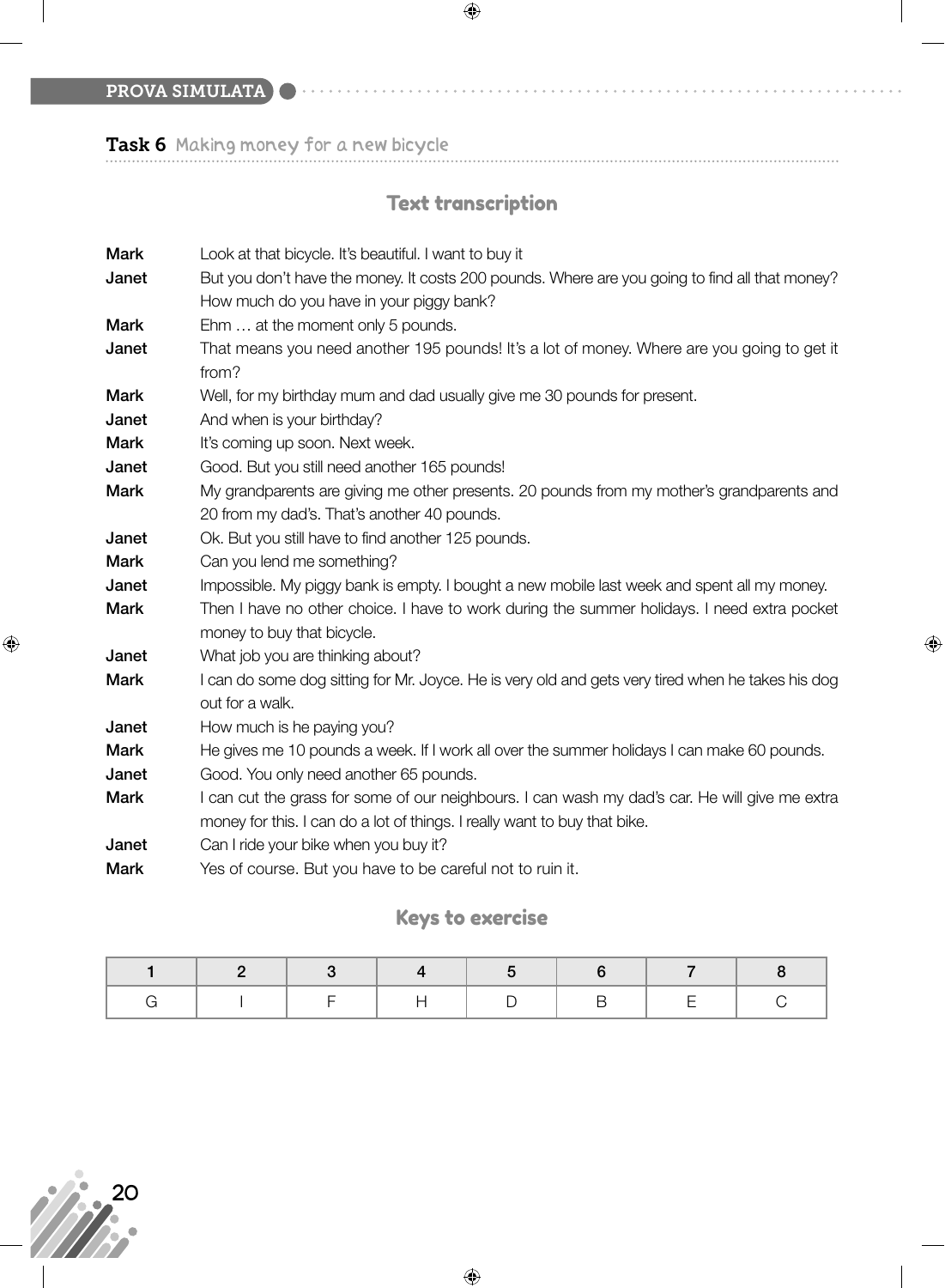# PROVA SIMULATA (PART THREE

Task 7 Ann's new mobile

 $\mathbf{I}$ 

 $\bigoplus$ 

# Text transcription

 $\bigoplus$ 

| Ann              | Dad can you buy me a new mobile for my birthday? My one is very old and gives a       |  |  |  |  |
|------------------|---------------------------------------------------------------------------------------|--|--|--|--|
|                  | lot of problems. It switches off continuously and the battery goes flat very quickly. |  |  |  |  |
|                  | There is one on offer.                                                                |  |  |  |  |
| <b>Father</b>    | Ok. But it's a very expensive present. You have to take care of it. And continue to   |  |  |  |  |
|                  | get gook marks at school.                                                             |  |  |  |  |
| Ann              | Yes dad. Can we order it now over the phone?                                          |  |  |  |  |
| <b>Father</b>    | Ok. Let's call.                                                                       |  |  |  |  |
| Phone saleswoman | Good morning Sir. How can I help you?                                                 |  |  |  |  |
| <b>Father</b>    | My daughter wants a new mobile. I think she likes the pink one.                       |  |  |  |  |
| Phone saleswoman | The one on offer? Only 120 pounds.                                                    |  |  |  |  |
| Father           | Do you like it Ann?                                                                   |  |  |  |  |
| Ann              | Yes dad. It's exactly the one I want.                                                 |  |  |  |  |
| <b>Father</b>    | Good. Can I pay with my credit card?                                                  |  |  |  |  |
| Phone saleswoman | Yes Sir. The card is under your name.                                                 |  |  |  |  |
| <b>Father</b>    | Yes. Antony Cameroon.                                                                 |  |  |  |  |
| Phone saleswoman | Anthony - is that A-N-T-H-O-N-Y?                                                      |  |  |  |  |
| <b>Father</b>    | No, A-N-T-O-N-Y. There isn't a H.                                                     |  |  |  |  |
| Phone saleswoman | And Cameron is spelt C-A-M-E-R-O-N                                                    |  |  |  |  |
| <b>Father</b>    | No, it has a double O. The correct spelling is C-A-M-E-R-O-O-N                        |  |  |  |  |
| Phone saleswoman | Can you give me your card details?                                                    |  |  |  |  |
| <b>Father</b>    | The card number is 8420123443219630                                                   |  |  |  |  |
| Phone saleswoman | That's 8420 and                                                                       |  |  |  |  |
| <b>Father</b>    | 1234                                                                                  |  |  |  |  |
| Phone saleswoman | 1234. And then?                                                                       |  |  |  |  |
| <b>Father</b>    | 43219630. And the expiry date is November 2020.                                       |  |  |  |  |
| Phone saleswoman | Perfect. I need your security number now. The three numbers on the back of the card.  |  |  |  |  |
| <b>Father</b>    | They are 888.                                                                         |  |  |  |  |
| Phone saleswoman | And where can we send the phone?                                                      |  |  |  |  |
| <b>Father</b>    | The address is 84 Notting Hill Road, London                                           |  |  |  |  |
| Phone saleswoman | And the postcode please                                                               |  |  |  |  |
| <b>Father</b>    | NU8 9RF.                                                                              |  |  |  |  |
| Phone saleswoman | Perfect. Is Wednesday all right to deliver?                                           |  |  |  |  |
| <b>Father</b>    | Excellent.                                                                            |  |  |  |  |
| Phone saleswoman | Thank you Sir.                                                                        |  |  |  |  |
| Father           | Thank you.                                                                            |  |  |  |  |



 $\bigoplus$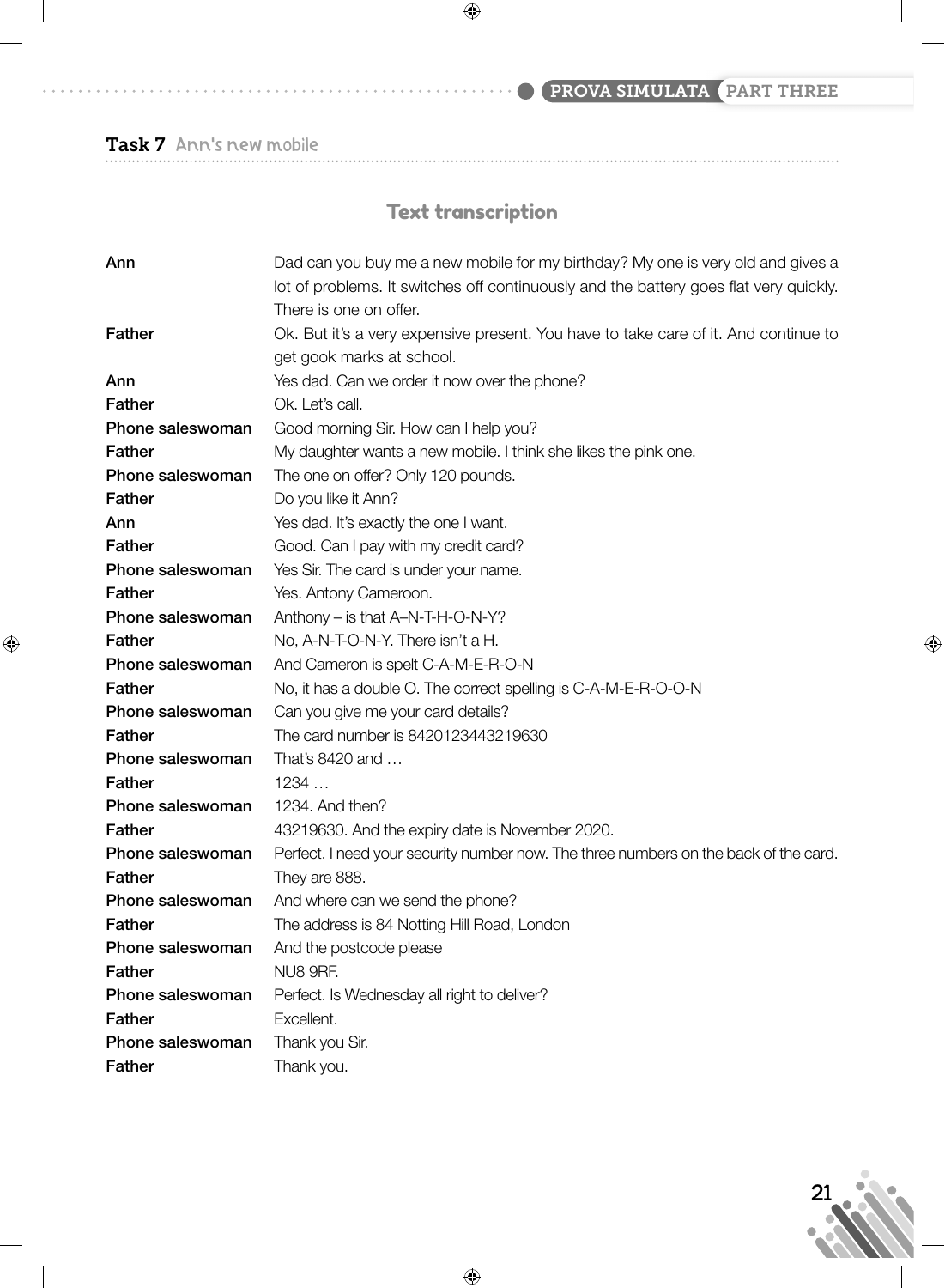PROVA SIMULATA

# Keys to exercise

a a a a a

 $\bigoplus$ 

 $\bigoplus$ 

#### Task 8 A visit to the doctor

## Text transcription

| Dr. Brown | Hello, Angie. Your mother told me you're not feeling well these days. Can you tell me how<br>you're feeling now? |
|-----------|------------------------------------------------------------------------------------------------------------------|
| Angie     | I'm still not feeling well, Doctor. I have a terrible headache and I feel very tired.                            |
| Dr. Brown | Hmm  Anything else? Does your throat hurt?                                                                       |
| Angie     | Yes, it hurts a little. I have a cough too.                                                                      |
| Dr. Brown | Do you have a fever?                                                                                             |
| Angie     | Yes, I have a low fever. Yesterday I took my temperature. It wasn't very high.                                   |
| Dr. Brown | It sounds like you may have the flu.                                                                             |
| Angie     | Oh, that's terrible.                                                                                             |
| Dr. Brown | Don't worry. I will give you some medicine and you will feel better soon. Are other classma-                     |
|           | tes not coming to school because they have the flu?                                                              |
| Angie     | Yes, my best friend Laureen has missed school for three days and we haven't seen John                            |
|           | for two days.                                                                                                    |
| Dr. Brown | It's a very common thing to have the flu in this period. It's winter and it's very cold outside.                 |
| Angie     | Can I go to school tomorrow?                                                                                     |
| Dr. Brown | No. Stay home tomorrow, get some rest, and drink plenty of juice and water. And take these                       |
|           | medicines I am giving you for five days.                                                                         |
| Angie     | In the morning or in the evening?                                                                                |
| Dr. Brown | Take one tablet in the morning and one in the evening. Your mother is going to take care of                      |
|           | you.                                                                                                             |
| Angie     | When can I go back to school? I have some important tests next week.                                             |
| Dr. Brown | You can go back to school next week. If you don't have temperature and you feel well.                            |
| Angie     | Thank you Dr. Brown.                                                                                             |
| Dr. Brown | Bye Angie. Take care of yourself and I hope you feel better soon.                                                |

# Keys to exercise



 $\bigoplus$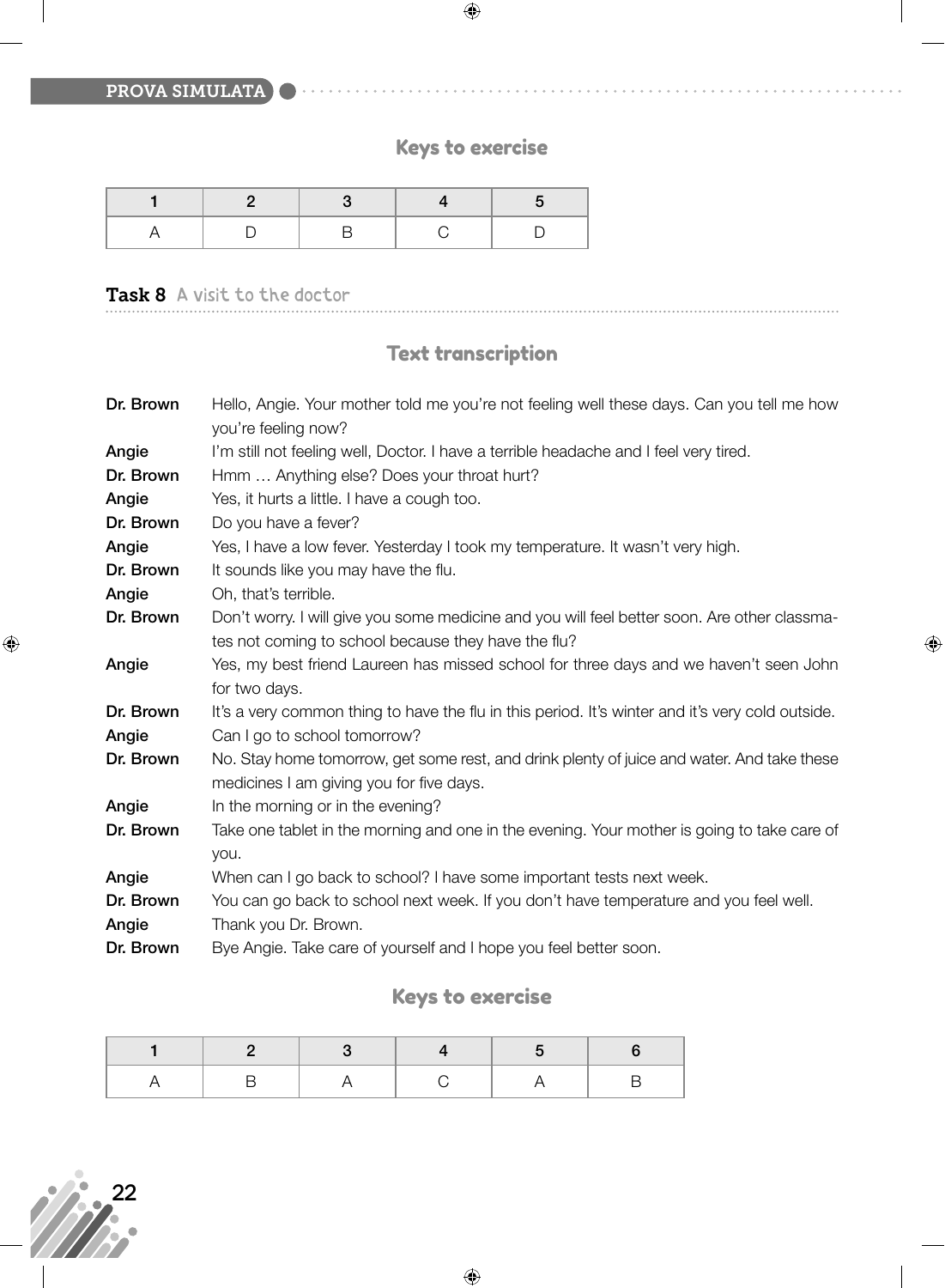# SIMULAZIONE N. 3

Griglia di correzione e trascrizione brani

# Prova di comprensione della lettura (reading)

Task 1 Who is Nessie?

|                                                         | <b>TRUE</b> | <b>FALSE</b> | <b>NOT GIVEN</b> |
|---------------------------------------------------------|-------------|--------------|------------------|
| 1) Nessie lives in Scotland.                            | X           |              |                  |
| 2) Nessie lives in a very small lake.                   |             |              |                  |
| 3) In 1933, George Spicer saw him.                      | X           |              |                  |
| 4) Spicer describes him as a dinosaur.                  |             | X            |                  |
| 5) Spicer was with his wife.                            |             |              |                  |
| 6) In 1934 a teacher took a picture of him.             |             | X            |                  |
| 7) People who come to Loch Ness have cameras with them. |             |              |                  |

#### Task 2 Welcome to the circus!

 $\bigoplus$ 

|   | At 9 p.m. / At 9         |
|---|--------------------------|
| 2 | Ten $/ 10$               |
| 3 | He loves clowns / Clowns |
| 4 | Extra large              |
| 5 | Red                      |
| 6 | They laugh / Laugh       |

Task 3 Santa Claus is coming to town

#### Task 4 The haunted house

 $\bigoplus$ 

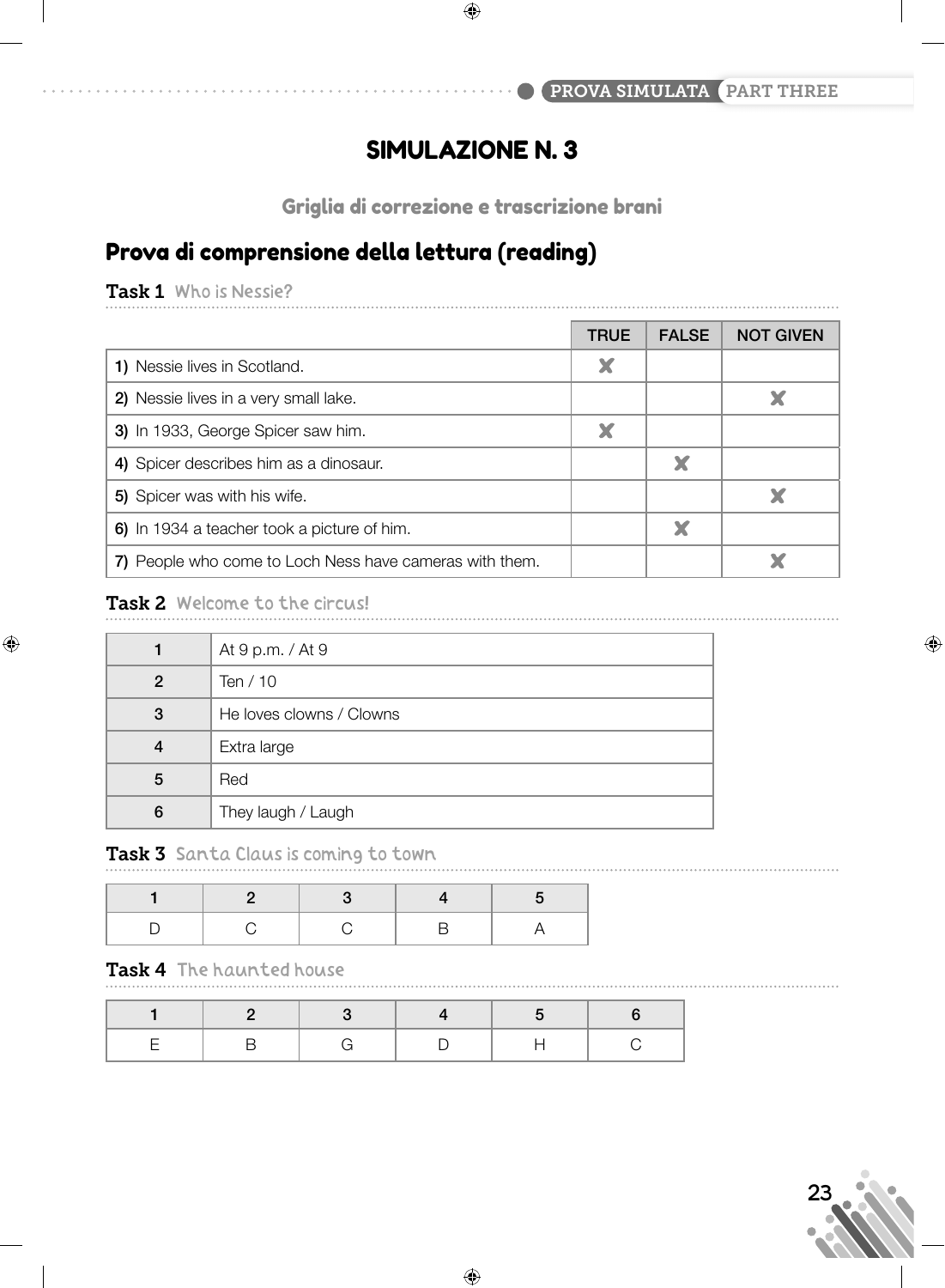# Prova di comprensione dell'ascolto (listening)

Task 5 At the ticket office

# Text transcription

 $\bigoplus$ 

| Sarah                | Good morning. I need a ticket to London                                                                                                                                                                                                           |
|----------------------|---------------------------------------------------------------------------------------------------------------------------------------------------------------------------------------------------------------------------------------------------|
| Man at ticket office | Is it a ticket for today, Madam?                                                                                                                                                                                                                  |
| Sarah                | Yes, I'm leaving right now.                                                                                                                                                                                                                       |
| Man at ticket office | London has different stations. Liverpool Street, King's Cross, Victoria, Charing Cross.<br>Waterloo. Do you know exactly which station you want to go to?                                                                                         |
| Sarah                | Oh I think the nearest one is King's Cross. The one with Harry Potter's 934 platform.                                                                                                                                                             |
| Man at ticket office | Oh yes. But I don't think you are taking the Hogwarts Express for your return journey!                                                                                                                                                            |
| Sarah                | Surely not!                                                                                                                                                                                                                                       |
| Man at ticket office | Just one last question, Madam. Do you want a one-way ticket or a return ticket?                                                                                                                                                                   |
| Sarah                | It's better if I buy a return ticket now. When I come back I can quickly take the train,<br>without stopping at the ticket office.                                                                                                                |
| Man at ticket office | Very well Madam. Here's your ticket. It's 15 pounds. Are you paying cash or by credit<br>card?                                                                                                                                                    |
| Sarah                | I am paying cash. Here's 20 pounds.                                                                                                                                                                                                               |
| Man at ticket office | Thank you very much. Here's your return ticket and here's your 5 pounds change. Have<br>a nice trip.                                                                                                                                              |
| Sarah                | Thank you very much. Just one question which platform is the train leaving?                                                                                                                                                                       |
|                      | <b>Man at ticket office</b> We don't have a platform 9 <sup>3</sup> /4 at this station (laughs). Actually we only have two<br>platforms. It is difficult to get confused. We are a small train station. Your train is<br>leaving from platform 1. |
| Sarah                | Thank you very much. You were very kind.                                                                                                                                                                                                          |

 $\bigoplus$ 

## Keys to exercise



 $\bigoplus$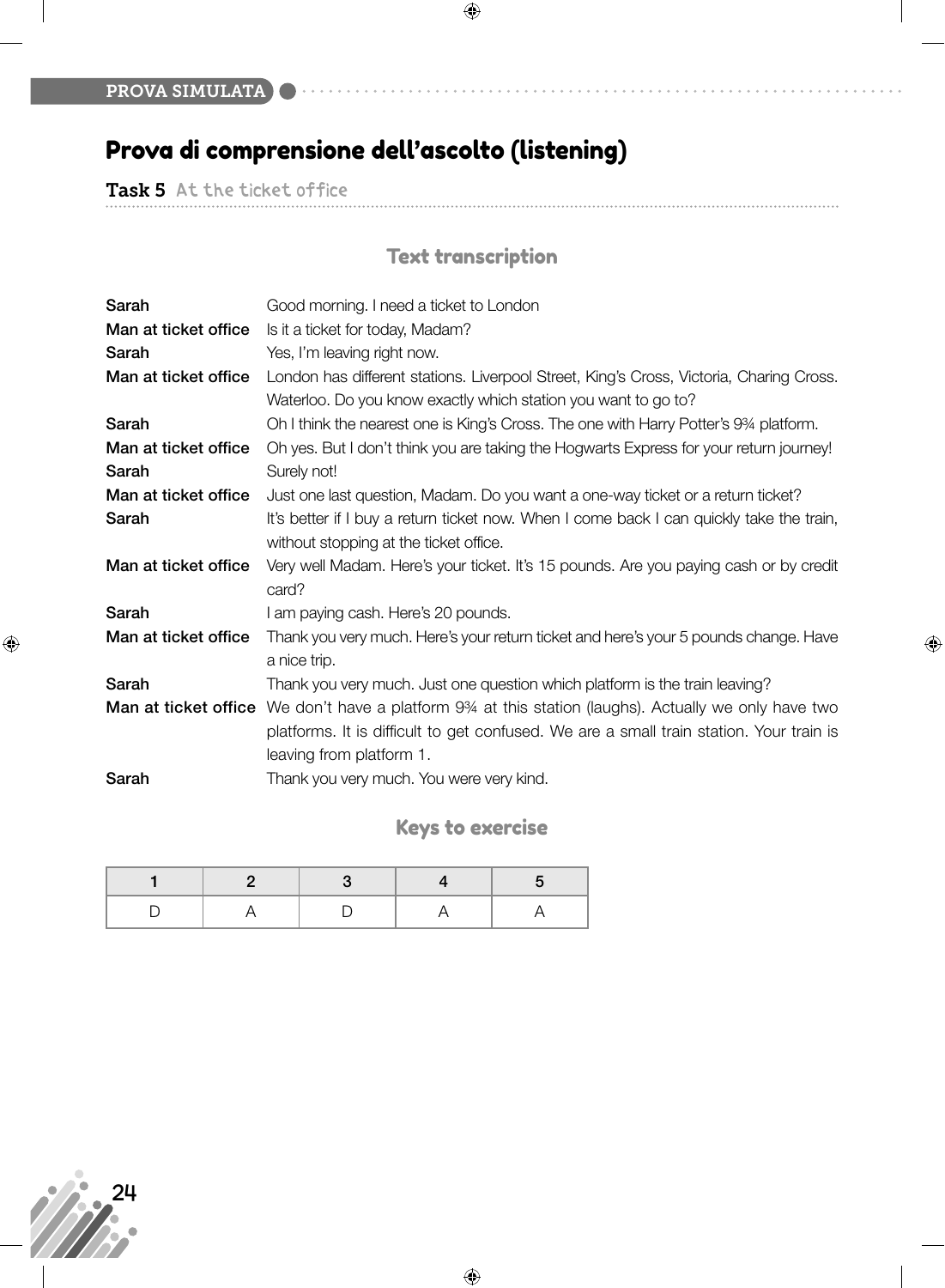# PROVA SIMULATA (PART THREE

Task 6 Looking for a new home

 $\bigoplus$ 

## Text transcription

 $\bigoplus$ 

| Phone assistant        | Good morning. The Perfect Home answering. How can I help you?                             |
|------------------------|-------------------------------------------------------------------------------------------|
| Katy                   | Good morning. I'm calling for your advert in the local paper.                             |
| <b>Phone assistant</b> | Which one exactly?                                                                        |
| Katy                   | The three bedroom house.                                                                  |
| Phone assistant        | Oh, yes. I understand.                                                                    |
| Katy                   | Where is it exactly?                                                                      |
| <b>Phone assistant</b> | It's about sixteen miles from London town centre.                                         |
| Katy                   | Sorry. Did you say fifty miles?                                                           |
| <b>Phone assistant</b> | No, I said fifteen.                                                                       |
| Katy                   | Oh, that's better. How many bathrooms are there?                                          |
| <b>Phone assistant</b> | Two bathrooms. One on the ground floor and one on the first floor.                        |
| Katy                   | Is there a garden.                                                                        |
| <b>Phone assistant</b> | Yes. Actually the house has a very big garden at the back and a small garden at the       |
|                        | front.                                                                                    |
| Katy                   | How old is the house?                                                                     |
| Phone assistant        | It's about 80 years old. Would you like to see it?                                        |
| Katy                   | Yes, I'm very interested. When can we meet.                                               |
| <b>Phone assistant</b> | Is Monday morning ok for you?                                                             |
| Katy                   | Monday is fine. At what time?                                                             |
| <b>Phone assistant</b> | At quarter past 10 is all right for you?                                                  |
| Katy                   | Yes, it's perfect. Monday morning at quarter past 10. Where can we meet?                  |
| <b>Phone assistant</b> | You can come here at the office and after I will take you to visit the house. Do you know |
|                        | our address?                                                                              |
| Katy                   | Yes. It's 99 Broadway Street. Is it correct?                                              |
| <b>Phone assistant</b> | Yes, it's correct. Can I have your name and your mobile number?                           |
| Katy                   | My name's Katy Woolf and my mobile number is 784 5566777                                  |

## Keys to exercise

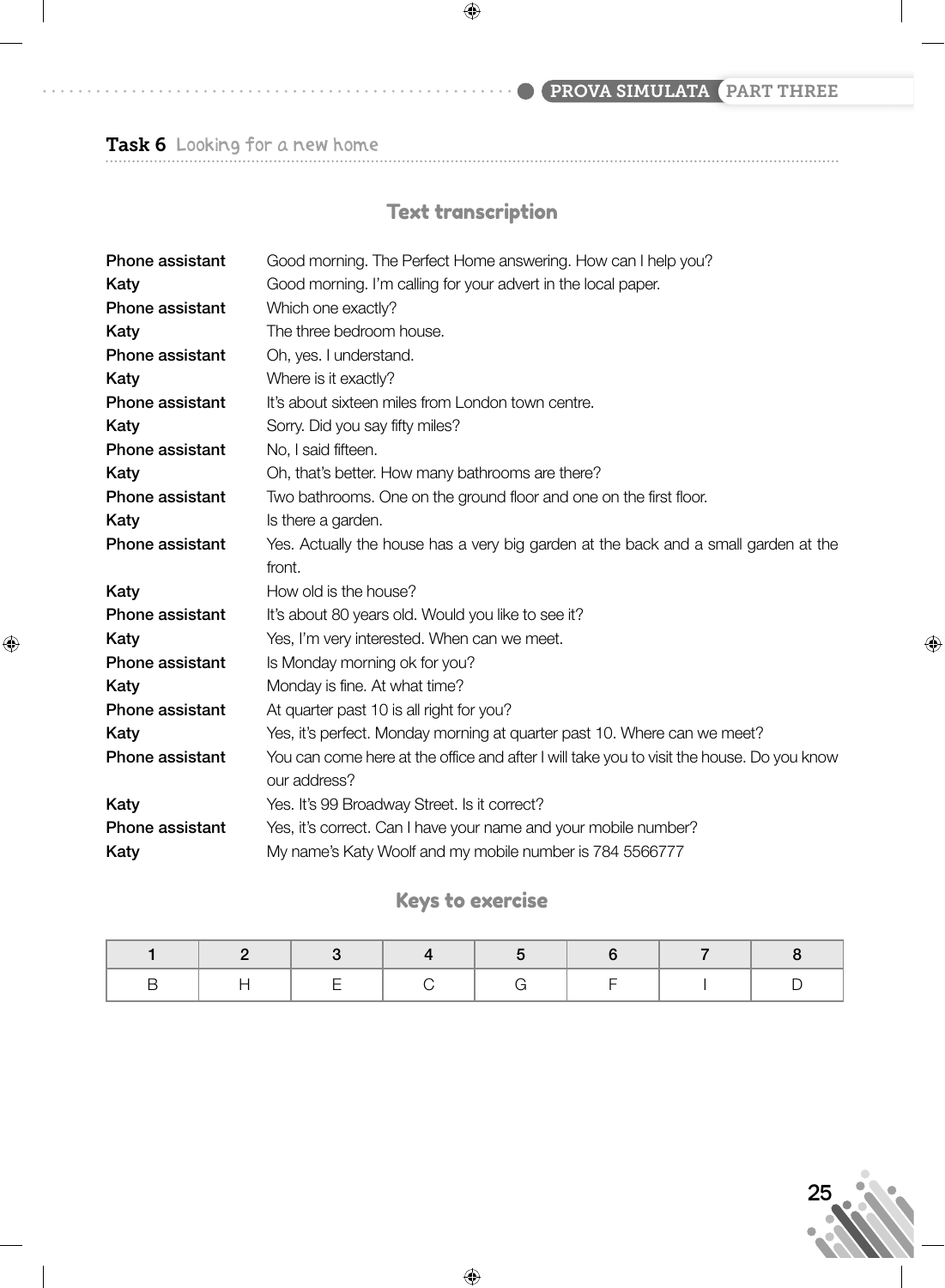PROVA SIMULATA

Task 7 A day at the farm

# Text transcription

 $\bigoplus$ 

. . . . . . . .

 $\bigoplus$ 

| Mother        | Today we are visiting uncle Tom at his farm. Are you ready to leave?                                    |
|---------------|---------------------------------------------------------------------------------------------------------|
| Duncan        | Yes, mum. I love uncle Tom's farm. He has lots of animals and I like playing with them.                 |
| <b>Mother</b> | Which is your favourite animal?                                                                         |
| Duncan        | Oh I love uncle Tom's horses. They are beautiful and they ride very fast. I want to learn to ride them  |
|               | one day.                                                                                                |
| <b>Mother</b> | It's not easy. It can be dangerous to ride a horse. You have to start with a little pony and then pass  |
|               | to a big horse.                                                                                         |
| Duncan        | I know. But uncle Tom can teach me. He is a very good rider.                                            |
| <b>Mother</b> | Do you know he has two new baby horses?                                                                 |
| Duncan        | Really? And what are their names?                                                                       |
| Mother        | They don't have a name yet. Uncle Tom says he wants you to choose a name for them.                      |
| Duncan        | I have to think of something special, then. I'm thinking about Star and Moon                            |
| <b>Mother</b> | What else do you like doing with uncle Tom?                                                             |
| Duncan        | Well I like watching him when he milks the cows and when he feeds the chickens. They are so noisy.      |
| <b>Mother</b> | But you love their eggs.                                                                                |
| Duncan        | The pig's so funny. He is always hungry and uncle Tom has to feed him four times a day.                 |
| <b>Mother</b> | Do you like the rabbits? I think they are very cute.                                                    |
| Duncan        | Yes. And I love the dogs when they run after the tractor. It's really funny. Can I ask my friend Doris  |
|               | to come with us?                                                                                        |
| <b>Mother</b> | If her parents agree it's not a problem. Let's get ready now. It takes two hours to get to the farm and |
|               | we are already late.                                                                                    |

# Keys to exercise

| Uncle Joe's farm                     |
|--------------------------------------|
| Horses                               |
| Two / 2                              |
| Star and Moon                        |
| The cows / Cows                      |
| Four times a day / Four / Four times |
| Dogs                                 |
| His friend Doris / Doris             |
| Two hours                            |
|                                      |



 $\bigoplus$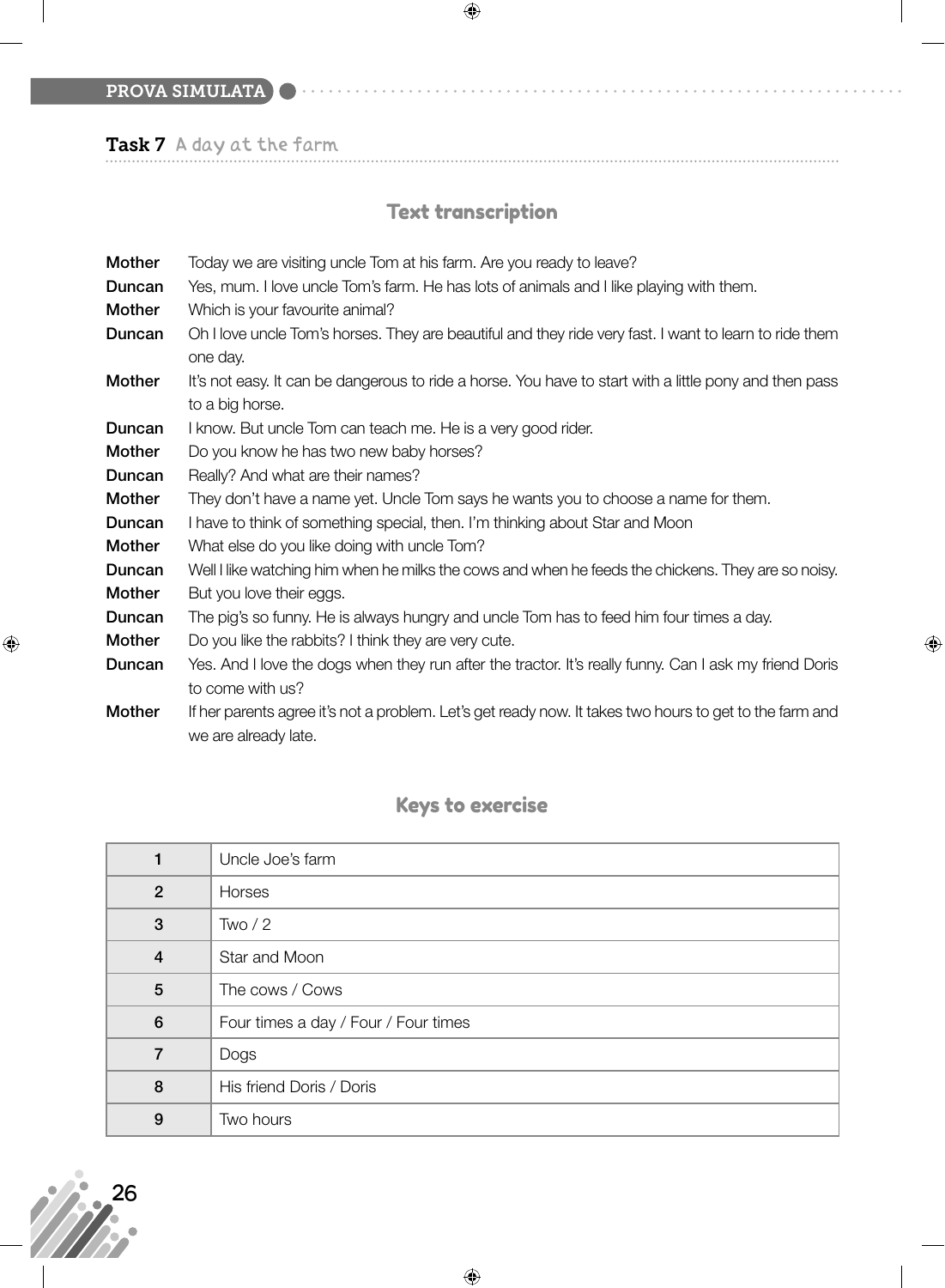PROVA SIMULATA PART THREE

Task 8 An article on Queen Elizabeth

 $\bigoplus$ 

# Text transcription

 $\bigoplus$ 

| Mike        | My teacher asked me to write an article about Queen Elizabeth for the school magazine. The pro-        |
|-------------|--------------------------------------------------------------------------------------------------------|
|             | blem is I don't know much about her!                                                                   |
| Judie       | You mean Queen Elizabeth I or Queen Elizabeth II? I don't know anything about the first one but I'm    |
|             | an expert on the present Queen. I watched a TV series about her story.                                 |
| <b>Mike</b> | Oh, that's great! The article is on Queen Elizabeth II. Can you help me? I need some information.      |
| Judie       | I can tell you everything I know. Ask me some questions.                                               |
| <b>Mike</b> | Thanks, let me get my notebook and pen. Ready. Let's start with the first question. When did she       |
|             | become Queen?                                                                                          |
| Judie       | Oh, she was very young. She was only 25 years old when her father, King George VI, died. She           |
|             | became Queen in 1952 but was crowned the following year, in 1953. Her reign is the longest in          |
|             | British history. Just think Winston Churchill was still Prime Minister.                                |
| <b>Mike</b> | That very interesting. And now a more personal question. Where does she live?                          |
| Judie       | It's not an easy question to answer. The official Royal Palace is in London and it's called Buckingham |
|             | Palace. The Queen also spends some time in Windsor Castle, just outside London, or in Balmoral,        |
|             | which is in Scotland. Her nephew Harry and Meghan married at Windsor Castle.                           |
| <b>Mike</b> | Stop there with the family. Let's start with her children. How many does she have?                     |
| Judie       | Four Charles, Andrew, Anne and Edward.                                                                 |
| <b>Mike</b> | And how many grand-children?                                                                           |
| Judie       | They are eight, I think. Let me count. Charles has two sons, Andrew has two daughters, Anne and        |
|             | Edward have a son and a daughter each. The number is correct.                                          |
| <b>Mike</b> | And who is her husband?                                                                                |
| Judie       | She is married from 1947 to Prince Philip. She married when she was only twenty-one.                   |
| <b>Mike</b> | Very good. I think I have enough information to start. Thank you very much for your help.              |

# Keys to exercise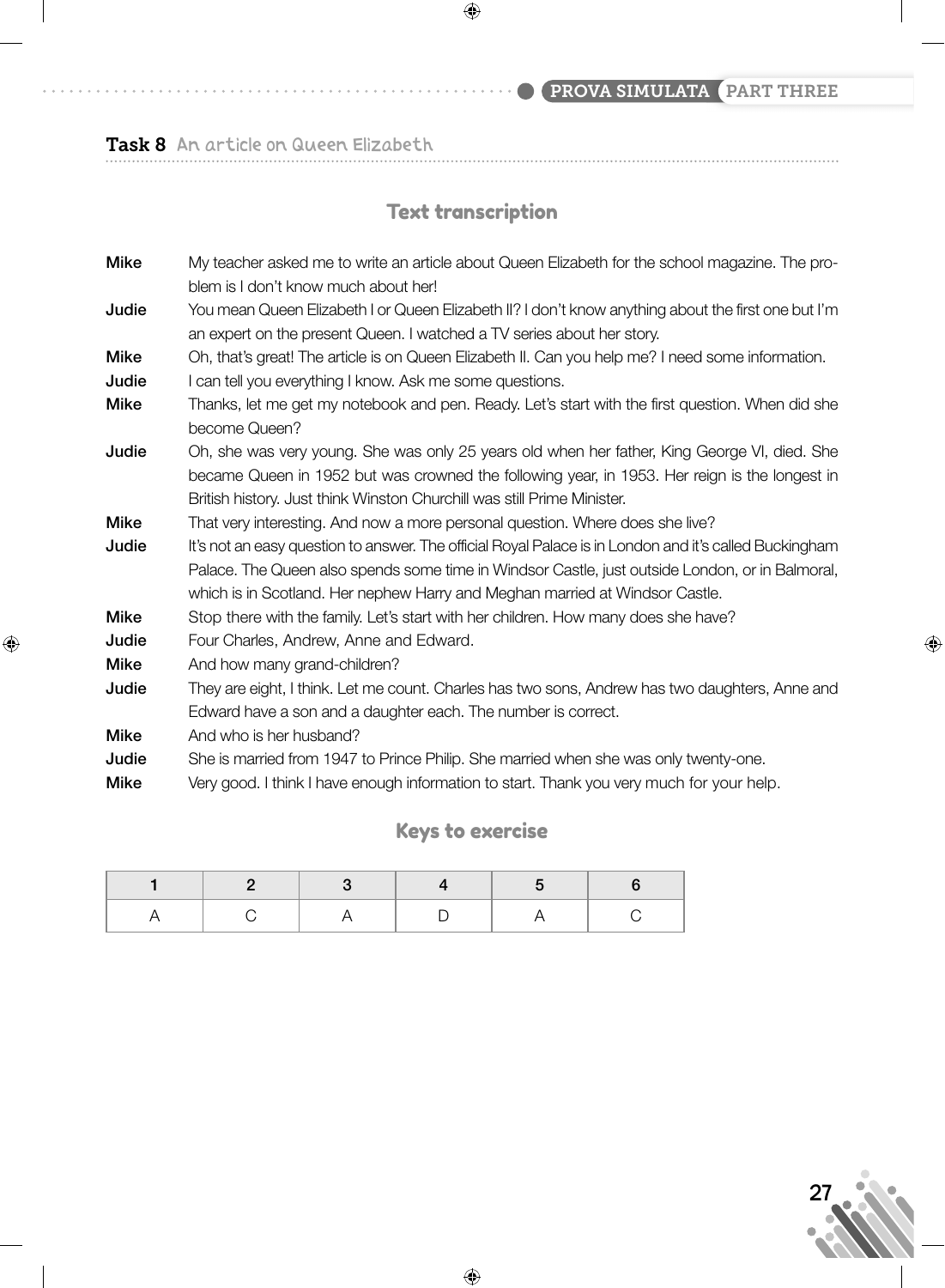## PROVA UFFICIALE

Griglia di correzione e trascrizione brani

# Prova di comprensione della lettura (reading)

Task 1 A day in the life

|                                            | <b>TRUE</b> | <b>FALSE</b> | <b>NOT GIVEN</b> |
|--------------------------------------------|-------------|--------------|------------------|
| 1) He has tea for breakfast.               |             | X            |                  |
| 2) He goes to school by bus.               |             |              |                  |
| 3) Classes start at eight o'clock.         |             | X            |                  |
| 4) His favourite subject is computers.     |             |              | X                |
| 5) At home he has kebab for lunch.         |             |              |                  |
| 6) After lunch he plays American football. |             | X            |                  |
| 7) His favourite food is pizza.            |             |              |                  |

#### Task 2 An American girl talks about herself

|                | (the) US(A) / Nebraska / a small town / (the) United States / a town in Nebraska / a town<br>in US(A) / small town in Nebraska / small town in US(A) |
|----------------|------------------------------------------------------------------------------------------------------------------------------------------------------|
| $\overline{2}$ | 7000 (people) / 7,000 (people) / 7.000 (people) / seven thousand (people)                                                                            |
| 3              | a) & b) due a scelta tra i seguenti sport:<br>(American) football / soccer / basketball / volleyball / baseball<br>(ordine irrilevante)              |
| $\overline{4}$ | Spanish                                                                                                                                              |
| 5              | (goes to/go to/going to) parties                                                                                                                     |

 $\bigoplus$ 

 $\bigoplus$ 

#### Task 3 Chester Zoo

#### Task 4 How to surprise Mum on Mother's Day?



 $\bigoplus$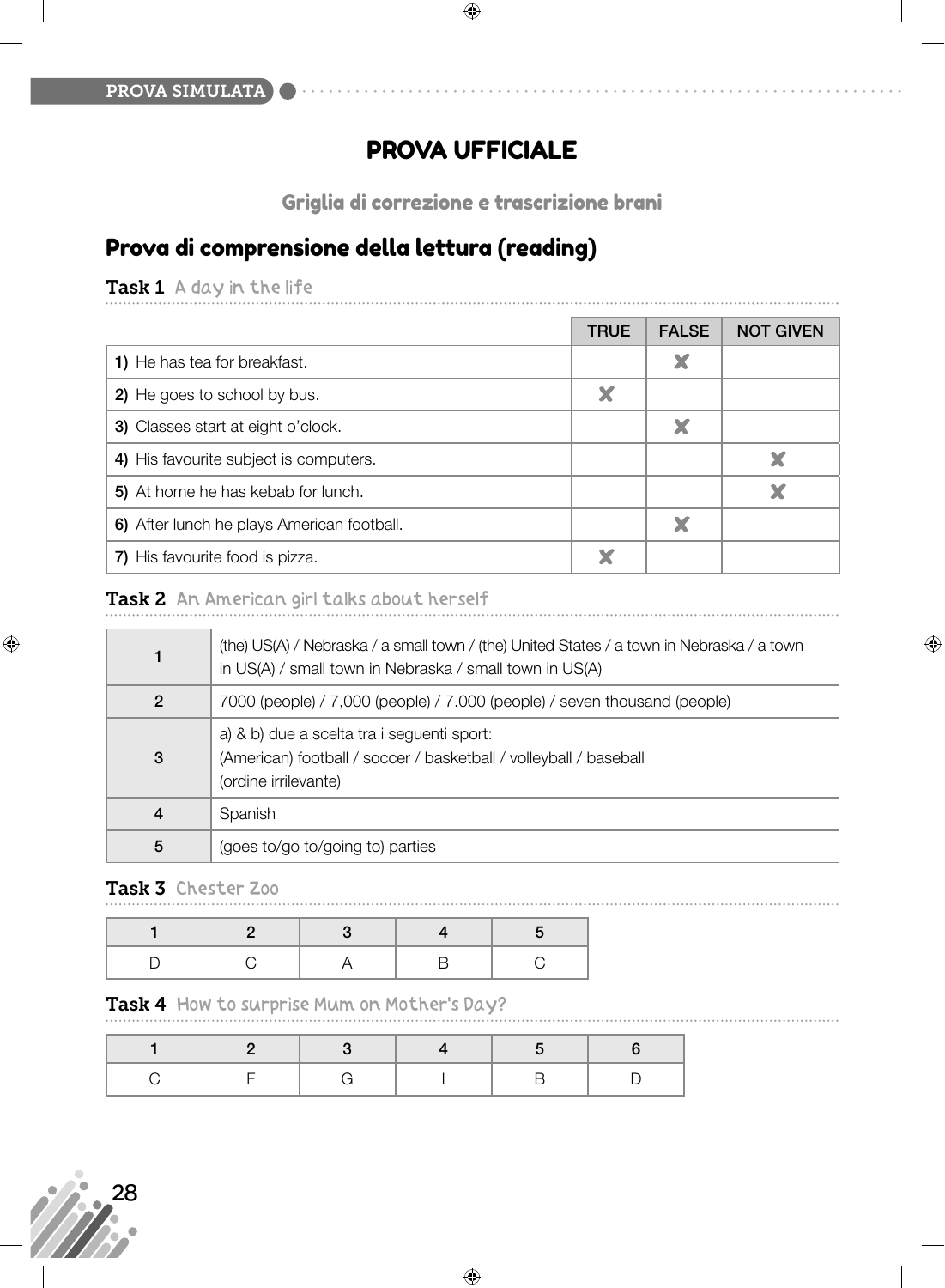## Prova di comprensione dell'ascolto (listening)

Task 5 Laura

 $\bigoplus$ 

#### Text transcription

My name is Laura. I'm 15 years old and I was born in the United States but I live in a village in England now. It's nice there. I have a big house with a beautiful garden. I have a big family. I live with my parents, a sister and two brothers. We have one dog. His name is Baxter. He's lively and he likes to go for long walks. We also have two cats and a rabbit.

In my free time I like to go riding, twice a week. I also play tennis in the school team. It's a lot of fun. We have matches at the weekends.

My school is 10 kilometres away from my house. I go by bus. I like my classmates. I'm in the 11<sup>th</sup> form and school starts at 9:00 o'clock. We have six lessons a day. My favourite subjects are PE and biology because I like to do sports and it's really interesting to learn about plants and things.

Someday I want to become a doctor.

#### Keys to exercise

Task 6 Wanted

 $\bigoplus$ 

#### Text transcription

| Good morning. I'd like you to try and describe the lady you saw running away from the incident |
|------------------------------------------------------------------------------------------------|
| Right. What do you want to ask?                                                                |
| Well the first thing is the approximate age.                                                   |
| Right. Well, I'd say she was about 35, 35 years old                                            |
| Okay, and what about the height. Was she short? Was she tall?                                  |
| Oh, ehm  About this height, ehm  1 metre 75, I'd say                                           |
| Hmm. And hair colour?                                                                          |
| Oh, yeah that was black, black. No, wait a minute. It was dark, dark brown, it was dark brown. |
| You're sure about that now?                                                                    |
| Yeah, dark brown.                                                                              |
| Okay, dark brown. The colour of the eyes?                                                      |
| Green                                                                                          |
| Good. And the ears?                                                                            |
| Ears? Oh they were small.                                                                      |
| Small ears. Okay. And what about the nose?                                                     |
|                                                                                                |



♠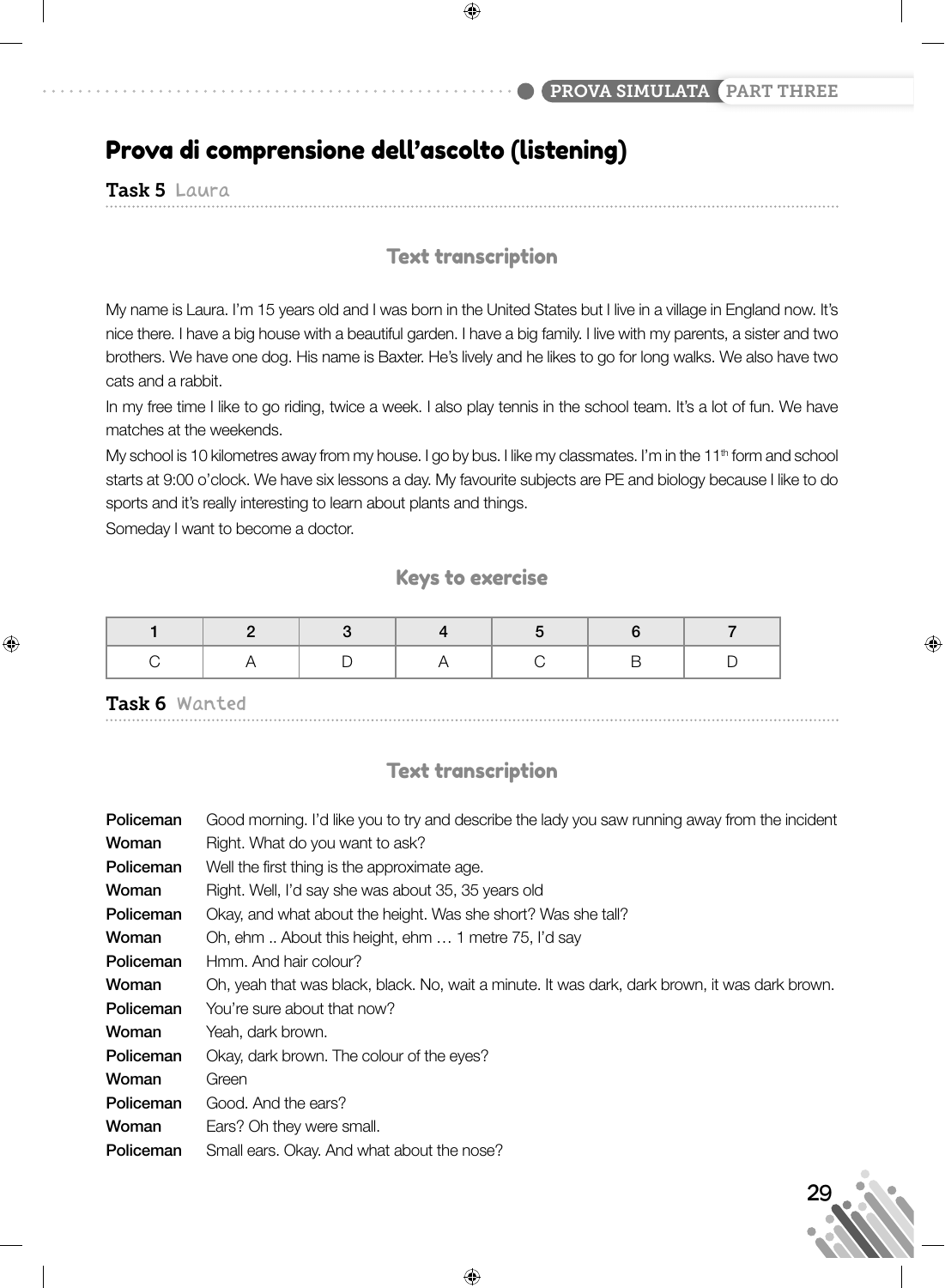#### PROVA SIMULATA

| Woman     | Well, a bit like yours really. Long long a long nose.                                              |
|-----------|----------------------------------------------------------------------------------------------------|
| Policeman | Okay, a long nose. And the mouth?                                                                  |
| Woman     | Oh, that was really big, really huge.                                                              |
| Policeman | A huge mouth. And the teeth?                                                                       |
| Woman     | Well, they were  they were bad, yeah really bad teeth. At the front she had a tooth missing.       |
| Policeman | Yellowish or                                                                                       |
| Woman     | Ehm, just bad.                                                                                     |
| Policeman | Hmm, okay. And what clothes was this lady wearing?                                                 |
| Woman     | Hmm  Ehm  She was wearing jeans, I remember that, and  and a jacket.                               |
| Policeman | And the colour?                                                                                    |
| Woman     | Ehm  It was blue, a blue jacket.                                                                   |
| Policeman | Blue jacket and blue jeans.                                                                        |
| Woman     | Yeah.                                                                                              |
| Policeman | Yeah. Okay, well that's fine. Thank you very much indeed. I'll  I'll make a note of these details. |
| Woman     | Good                                                                                               |

#### Keys to exercise

**N.B.: 1) la risposta è da considerare corretta anche in presenza di errori ortografici, purché comprensibile. 2) la risposta è da considerare corretta anche in presenza di parole presenti nel testo riportate nella risposta. Ad esempio se lo studente alla domanda 2 risponde "green eyes", la risposta è da considerarsi corretta.**

 $\bigoplus$ 

|                 | (dark) brown                                                         |  |
|-----------------|----------------------------------------------------------------------|--|
| $\overline{2}$  | eyes                                                                 |  |
| 3               | ears                                                                 |  |
| $\overline{4}$  | long                                                                 |  |
| 5               | mouth                                                                |  |
| $6\phantom{1}6$ | (really) bad / one missing<br>Accettabile anche: a tooth missing     |  |
| 7               | $a)$ & $b)$<br>(blue) jeans<br>(blue) jacket<br>(ordine irrilevante) |  |

 $\bigoplus$ 



 $\bigoplus$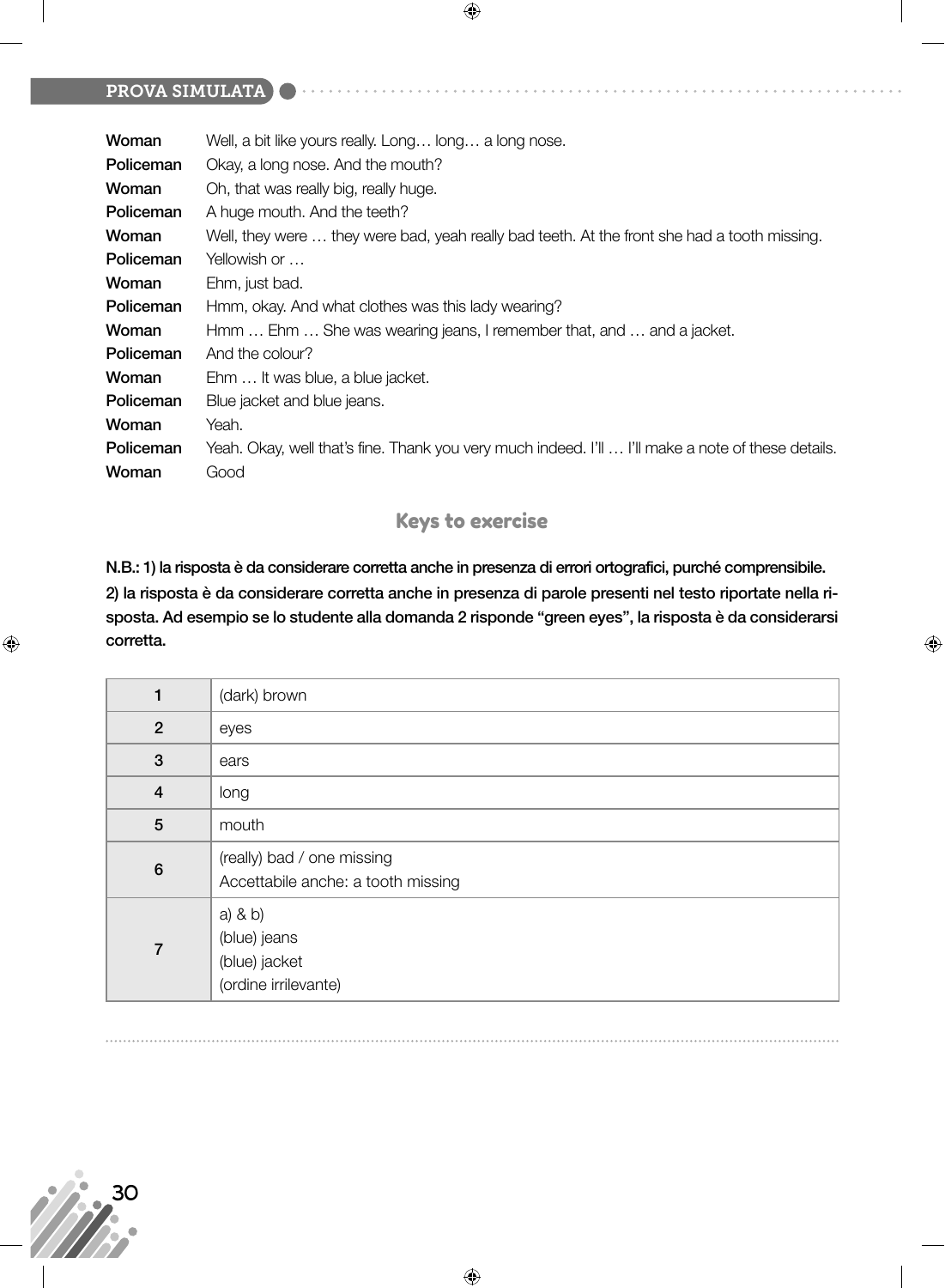#### PROVA SIMULATA PART THREE

#### Task 7 Five Monsters

#### Text transcription

 $\bigoplus$ 

#### **Example**

I have one large head with three eyes and two noses with one large mouth. I have two hands and two small feet.

#### **Now listen to Monster one**

I've got a large head with three eyes. I've got two small right ears and one large left ear. I've got two noses and a big mouth with lots of teeth and I have two right arms and three left arms. Two are long and one is quite short. I've got two legs, one is very short and the other is quite long.

#### **Now listen to Monster two**

I have two ears on the side of my face. I have a nose on the side of my face. I have one mouth with teeth. I have two hands and on each hand there are six fingers. I have two feet and one big eye in the middle of my face and my head is much bigger than my body.

#### **Now listen to Monster three**

I have five eyes and five noses. I have a big smile. I have four arms with four fingers on each hand and I have six legs with three toes. I'm also a little big fatter than all the other monsters.

#### **Now listen to Monster four**

⊕

I have two eyes in the middle of my face and two eyes on long stalks on the top of my head. I have a small mouth and four arms with three fingers on each hand. I have four legs with one shoe on each foot.

#### Keys to exercise

#### Task 8 A new teacher

#### Text transcription

Good morning everybody. It's the beginning of a new term and I'm your new English teacher. I'd like to tell you something about myself and afterwards I'd like you to tell me something about yourselves.

My name is Tom Evans. I am from Berlin but I have lived in London for 10 years. I have a brother but no sister. My brother's name is Nick. He's older than me. He is 29 and I'm 27 years old.

I teach English and PE. I love sports. My favourite sport is football but I love playing volleyball too. My hobbies are playing the piano and computer games.

And now tell me something about yourselves and your hobbies.

#### Keys to exercise



⊕